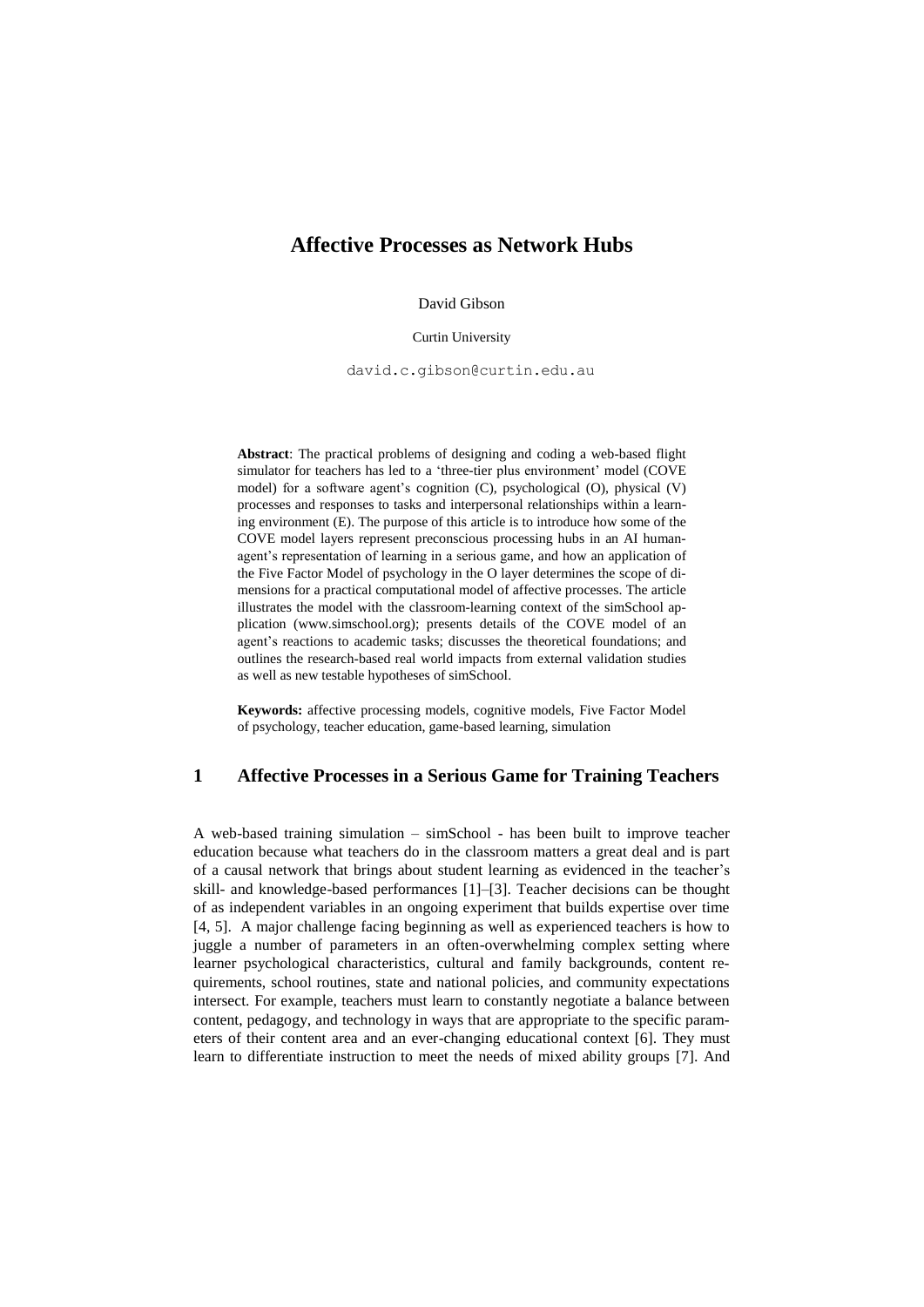they must develop the ability to self-assess and plan for their own professional growth while encountering a variety of pedagogical approaches in teacher education [8].

Normally, these capacities are developed through a combination of teacher education experiences followed by student teaching in real classrooms and then honed further during their first job as a schoolteacher and subsequent years on the job. However, two major problems with this situation are evident; 1. Governments experience low retention rates from teacher preparation to lifelong teaching and 2. There are ill impacts of inexperienced teachers on student learning that are known to harm some students and prevent many of them from reaching their potential.

The possibility of using a simulation to help develop and assess the performance of teachers has arisen in concert with a growing appreciation of the potential for games and simulation-based learning [9]–[11]. Using simulations in teacher education has at least two broad goals; producing better teachers and building operational models of physical, affective processing, cognitive, social and organizational theories involved in teaching and learning [12], to which we will turn in the following sections. The broad goals are situated in the context of using technology to improve field experiences for preservice teachers and in ongoing professional development of inservice teachers, where simulations can provide learning and training opportunities with unique characteristics such as repeatability, automated analysis, representations that spark reflection, and the potential to transfer lessons learned and higher teaching skill levels to the real classroom [13]. In addition, the significance of using a digital simulation as an assessment environment includes more authentic item and response types, scalability, safety and usability for formative assessment and learning, and production of rich data; and when combined with an evidence-centered assessment, can provide high-resolution performance data linked to a standards-based model [14, 15].

In this context, simSchool was created to develop capacities needed for teaching and to also address the major problems of field-based experience, reasoning that a scalable simulation would have far fewer ill impacts on real students while a candidate was developing skills and the confidence to become an effective teacher. Previous research has indicated that teacher development via simSchool does indeed lead to increased self-efficacy, improved teaching skills and a positive shift in the locus of control of classroom learning in preservice teachers [16, 17]. In addition, a recent study indicates that exposure may also impact teacher retention [18].

It is important to point out at the outset that the computational model underlying simSchool described here treats affective states as a relatively undifferentiated continuum from unexpressed, sometimes inexpressible, states that might transform into recognized and relatively persistent states of mind. This contrasts with affective states seen as a small number of expressible states such as grief, love, frustration, boredom, and joy. The affective continuum stance is supported by both cognitive disequilibrium theory [19, 20] which dynamically links affect and cognition during learning and the requirement of a fine-grained analysis of the rapid dynamics of processes that naturally occur during learning, for modeling cognitive-affective dynamics [21]. The finegrained preconscious continuum model may not be appropriate for understanding sustained affective states, or the end points of continua of affect (e.g. love, anger) that have become conscious, but it is critical to negotiating the dynamic change during a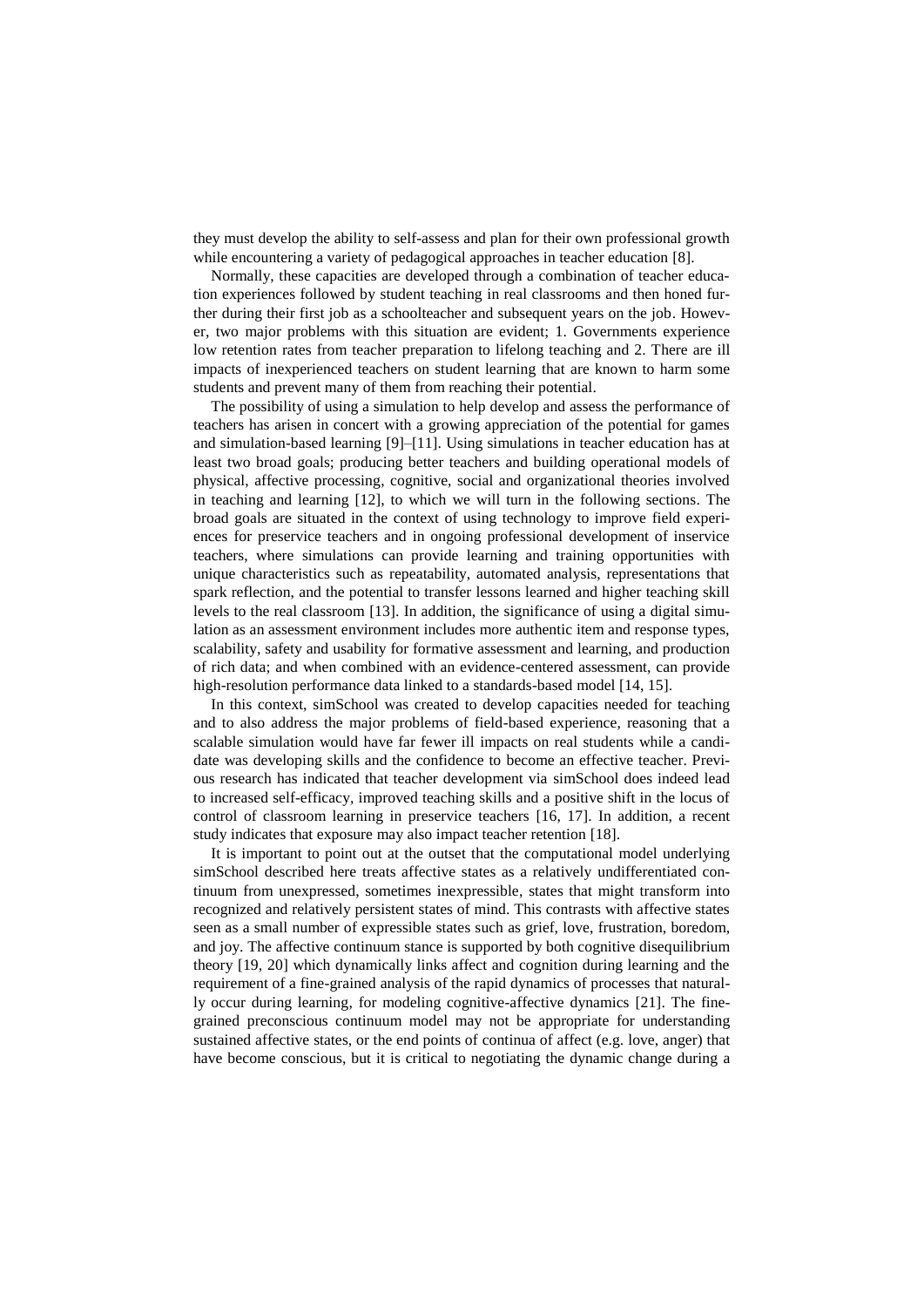learner's experience, for example a learner's state of engagement with a task or a conversation changing to confusion then to frustration during a learning process.

A second important issue of the model that requires additional introductory explanation is the foundation of the fine-grained continuum in the Five Factor Model or OCEAN model of psychology [22]. The OCEAN model is typically used as a 'trait' theory [23], but here it is used as scope for the dimensionality of a large but finite number of 'states' of preconscious processes (e.g. affects and emotions if made conscious), so additional explanation is needed. State-trait distinctions can be analyzed as having four overlapping but distinct dimensions: duration, continuous vs reactive manifestation, concreteness vs abstractness and situational vs personal causality [24].

To illustrate, consider the face validity of a learner who is facing a performance challenge, such as singing one's national anthem in front of an audience. Even if the person is normally 'open' to new ideas (e.g. the 'O' in the OCEAN theory), the singing task calls upon memory of words, remembering a melody and the production of sound in a musical context, in front of an audience. So the person will need psychological and mental resources related to the repetition of familiar tasks, which will cause disequilibrium and send the person through a range of preconscious states to deal with the gap between a current state and the one needed to perform the required task. Using the four state-trait distinctions in this example, the song will be over soon (duration) as opposed to a trait set point of openness, which remains after the song is over; the disequilibrium will change to equilibrium when the performance requirement is removed or the performance concludes (reactive manifestation returning to continuous manifestation); the context will shift during and after the performance as the audience turns attention to something else other than the person (moving from concreteness on self to abstractness of the group, from the person's perspective); and the personal causal role will subside back into the general contextual situation. It seems natural to infer that a state interpretation of variables operating dynamically over time within the five continua of OCEAN dimensions is feasible for illustrating the change in state from the condition prior to the challenge to sing, to the states experienced during the performance, and those experienced afterwards, when the person returns to a resting state that is more trait-like.

The theory outlined below and used to drive the AI of the simSchool application asserts that a person's current state settings on variables of openness, conscientiousness, extraversion, agreeableness and neuroticism (OCEAN) will shift positions many times before, during and after a required performance. Accompanying these positions will be preconscious passages of partial or fuzzy affective states with a large number of barely differentiated positions within those dimensions driving and being driven by interpersonal interactions [25] as well as driving and being driven by key physical processes [26]. The model has been designed for learning, task performance and interpersonal interaction contexts and may not be valuable or practical for other contexts.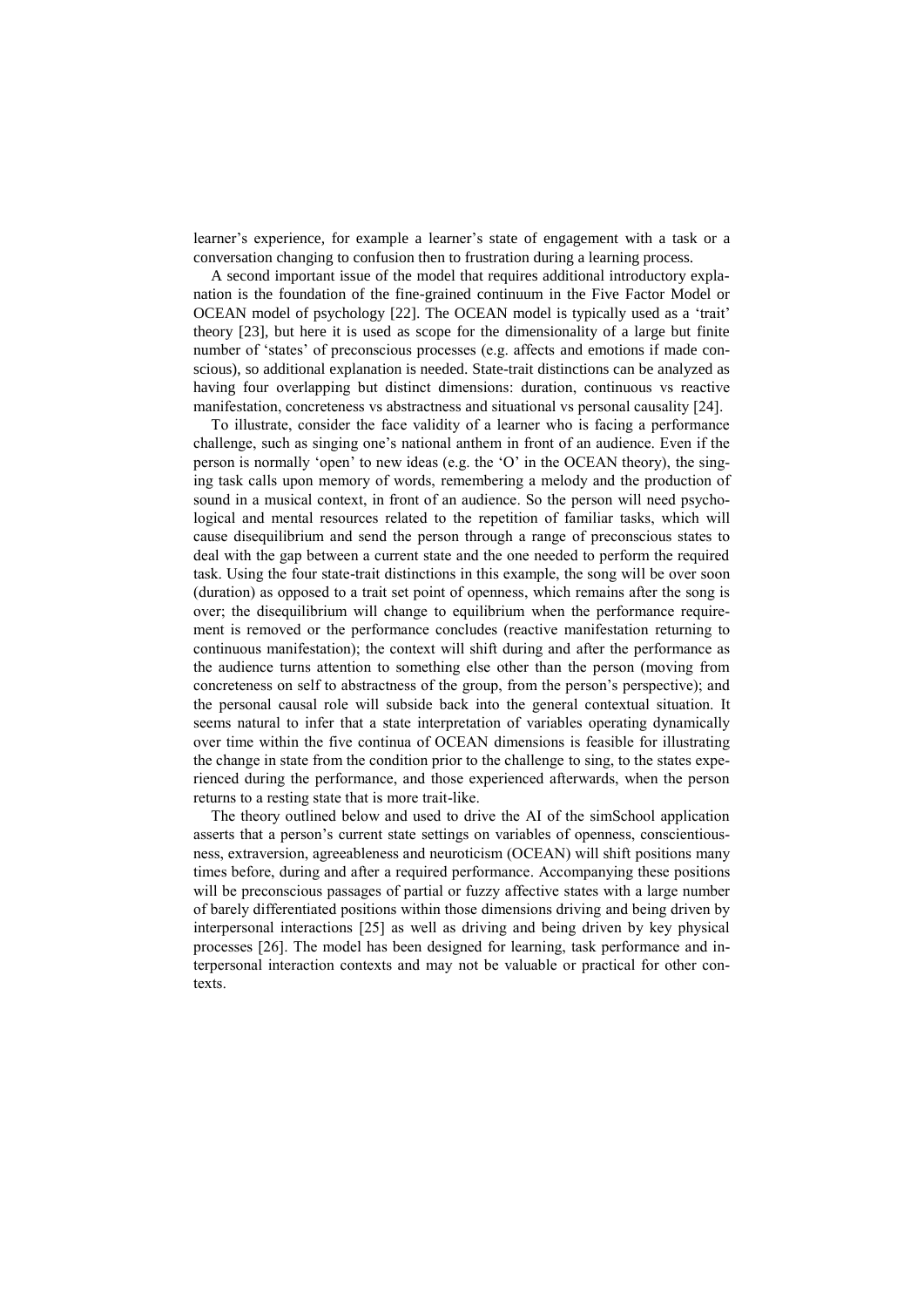## **2 The simSchool Simulation**

In order to simulate learning, simSchool had to exhibit physical, psychological and cognitive features of classroom learning and allow a user to exercise and test a variety of learning theories. The broad interaction rules thus embody several well-known educational mechanisms including the zone of proximal development [27], mastery and performance goals [28], multiple intelligences [29], differentiation of instruction [7], and culturally responsive teaching [30]. For the focus of this paper, we concentrate on the physical, psychological and cognitive features of an individual learner, which will set the stage to discuss how pre-conscious processing reactions impact the AI representation of the ability to learn. The model of individual learning in sim-School contains ten variables or factors that are organized into three bundles or hubs of physical (visual, auditory, kinesthetic) psychological (openness, conscientiouness, extraversion, agreeableness, neuroticism) and cognitive variables (academic performance capability, and language capability).

A simplifying assumption of the model is that the variables are independent of each other in their responsiveness to the external environment and are grouped together for the display of behavior. So for example, the visual component of a task only impacts the visual capability of the learner (not capabilities in hearing, or thinking or feeling) but the overall affective state computed from the combined impact of all variables leads to a behavior based on all the physical variables as a bundle.

Three hubs (physical, psychological, cognitive) comprised of ten variables hold a past and current state for each individual learner in the simulated classroom. Hillclimbing algorithms (e.g. computing the distance from a goal state to a current state and then reducing that distance) take time to raise or lower the ten variables simultaneously and in relation to the environment (classroom tasks given by the user and conversational interactions). The environment drives the evolution of the variables and the distance-reducing algorithm gives rise to momentary and transitory affective psychological stances of the agents. Those stances, in conjunction with the physical and cognitive challenges of classroom learning, impact the agent's behavior and academic performance.

Together the (V) visceral physical factors, (O) OCEAN-based Five Factor psychological factors and (C) cognitive factors are thus used to represent salient elements of individual emotional response to the (E) environment of classroom learning challenges, in the COVE model [31]. Aspiring teachers interact with simSchool over several sessions, which often take place over several weeks, with microteaching interactions lasting from 10 to 30 minutes. The teacher candidates attempt to negotiate the simulated classroom environment while adapting their teaching to the diversity of students they face.

With this brief background and context, the next section discusses the theoretical framework that guided the design decisions for the model of preconscious processes, including both physical and affective states, in the COVE agent model.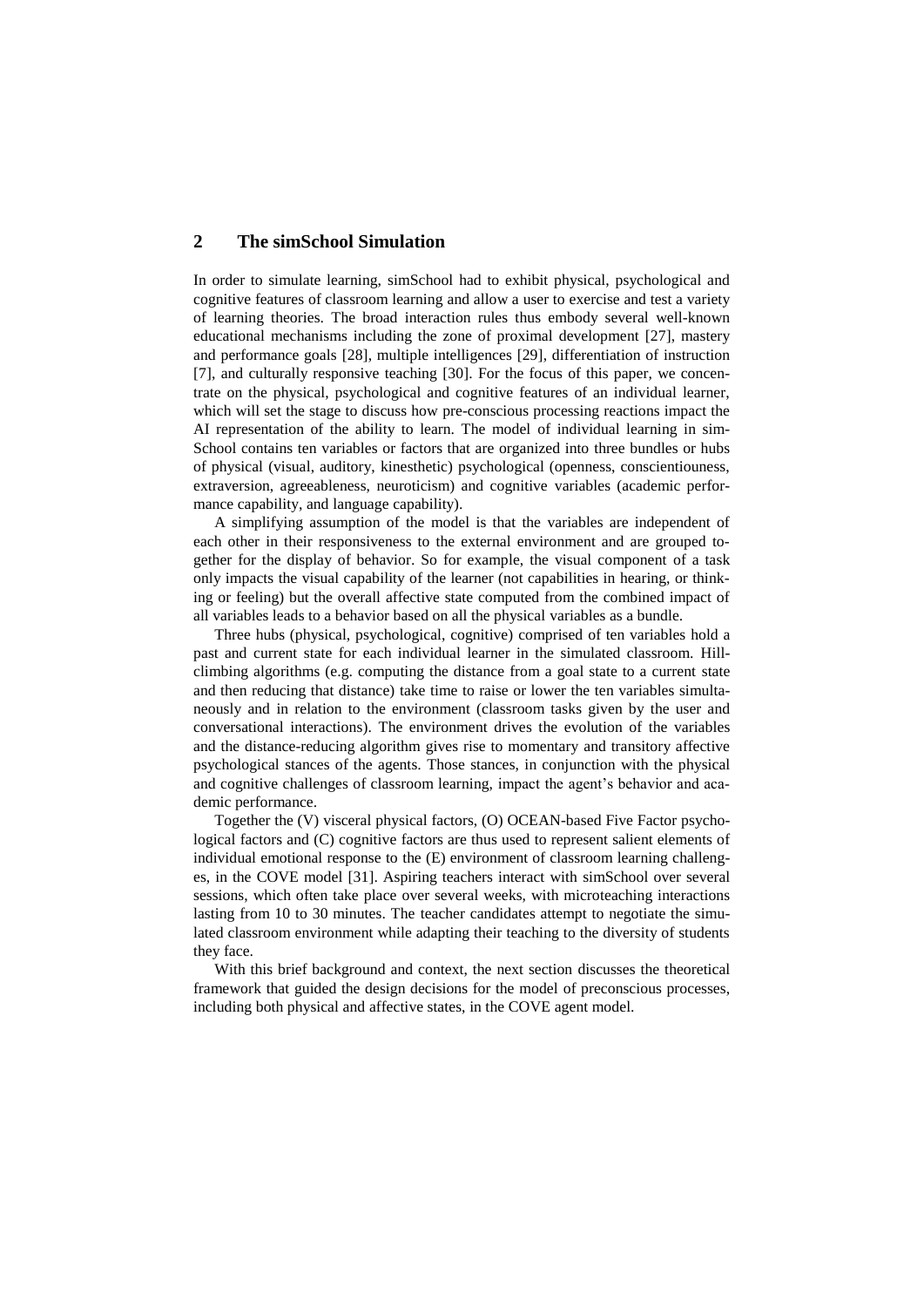# **3 Design Decisions**

The COVE model treats emotions and other affective states as arising from hubs of regulatory networks of non-cognitive as well as cognitive processing. These networks specifically span from unconscious to conscious processing in order to fulfill a causative and evolving role in shaping values that lead to behavior. Affect and emotions are viewed as participating in an interstitial space between preconscious and fully conscious processing in order to provide a dynamic bridge as well as a structure for the orchestration of subconscious processes to arise into recognizable conscious states which become tagged with emotion and affect terms such as anger, fear and joy. The model differs from the notion of affective processes as "valenced reactions to events, agents or objects" [32] and in particular subjective-based appraisal theory [33] because it does not contain the concept of conscious personal significance. Instead, it uses a metric distance between task requirements and the current state of a person's COVE variables to represent a 'multidimensional gap closing' as the primary mechanism of transitory as well as sustained preconscious and conscious states. The model combines undifferentiated precursor states arising prior to as well as simultaneously with observable reactions and behavior and makes operational a complex landscape of flexible networks of processing centers that give rise via combinatorial interactions to a great number of physical, pre-conscious and conscious states (e.g. approximately 10^20 states).

#### **3.1 Multidimensional & Multileveled Homeostasis**

Considered during the design decisions of the COVE model, emotion has most often been defined as *an affective state of consciousness*, distinct from volitional (deciding and committing) and cognition (acquiring knowledge and understanding through thought, experience, and the senses) [34]. In this definition, feeling (emotion), willing (volition), and knowing (cognition) are distinguished from one another as separate aspects of reality, all of which require consciousness. However, in other literature the emotions are also generally understood as representing a synthesis of subjective experience, expressive behavior, and subconscious neurochemical activity. It is this synthesis of physiology with experience and adaptive behavior in particular that opens the door to unconscious and preconscious activity-shaping precursor affective states leading to emotions. For example the homeostasis of underlying physiological processes gives rise to cyclic regimes that alternate between promoting and inhibiting particular emotional responses [35]. *This leads to a design decision for the computational model of affective processes to include a multidimensional and multileveled homeostatic relationship with the external world – the agent emotes in a complex adaptive relationship to its context, which is not limited to rational thought or cognitively prescient appraisal.*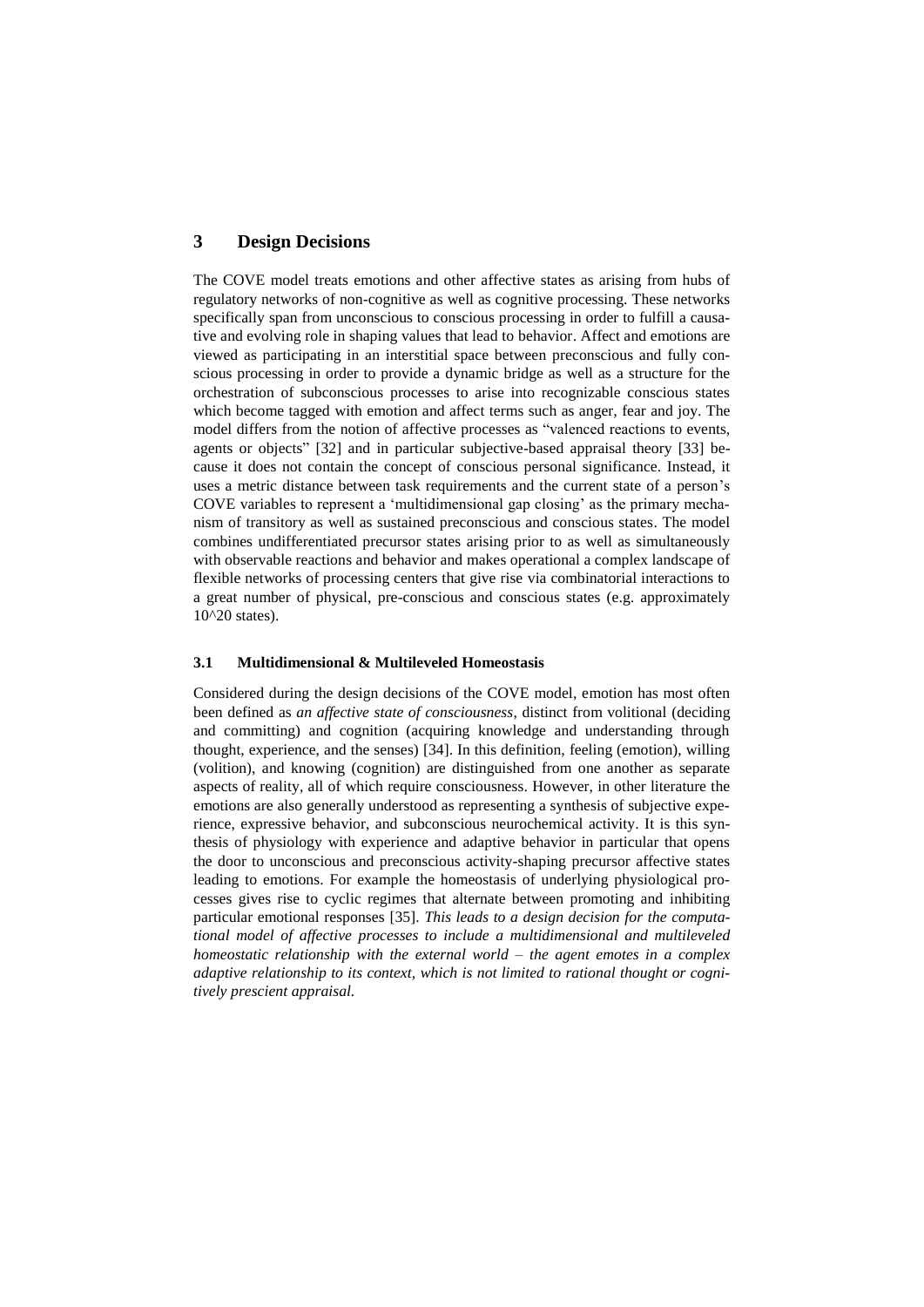#### **3.2 Balance of Control and Flexibility**

Emotions arose in evolution in order to provide a superordinate coordinating system for potentially competing preconscious subprograms of the mind [27, 28]. An animal could not have survived, for example, if simultaneous cues for sleep and escaping an approaching lion had sent ambiguous signals; emotional reactions help sort things out. Emotions play a shaping role in focusing attention, increasing the prominence of memories, affecting cognitive style and performance, and influencing judgments [12]. As a result of these shaping forces, emotions also play a part in personality development; and of equal importance, one's personality shapes one's emotional life. This aspect is particularly important in relation to learning and classroom performance. *This leads to a design decision for the computational model to have the capability of controlling subsystems while maintaining a flexible, adaptive capability.*

### **3.3 Experience-based Learning**

Emotions have been properly viewed as a form of intelligence involved in learning [38]. In fact, a common ground between non-cognitive (e.g. physical, emotional, psychological) and cognitive (thinking, rationalizing) forms of intelligence is learning. Whether it is the adaptive physical and behavioral structures arising in a survival context, or how linked emotional and behavioral repertoires of a male and female of a species ensures courtship followed by reproductive and parental roles, or how a flushed face projects an internal state to others in a social setting, something has been learned via evolution if not during one's lifetime. *This leads to a design decision for the computational model to be able to learn from experience, allowing the development and expression of intelligence.* 

#### **3.4 Affective Processes as Pre-Conscious Processes**

The literature on emotional intelligence has for the most part focused on conscious processes that are seen as syndromes of conscious thoughts, feelings and actions [39]. This may be due to the fact that the study of human intelligence is in general, reliant upon psychometric methods that observe or poll people behaving in a social or testing setting. However, alternative theories of intelligence assert that consciousness is not required, for example the intelligence of lower forms of life [40], artificial life [41], the intelligence that is distributed across both the world and evolutionarily determined bodies [42], and the group intelligence of social animals that individually lack consciousness [43]. This evidence *influenced the design decision to treat affective processes as primarily pre-conscious and secondarily as conscious processes*.

### **3.5 Time-based Learning**

Since learning needed to be explicitly integrated into the simSchool model of agent emotions, the COVE model includes the layered characteristics of human learning. Typologies have arisen to describe those layers to account for a wide variety of learn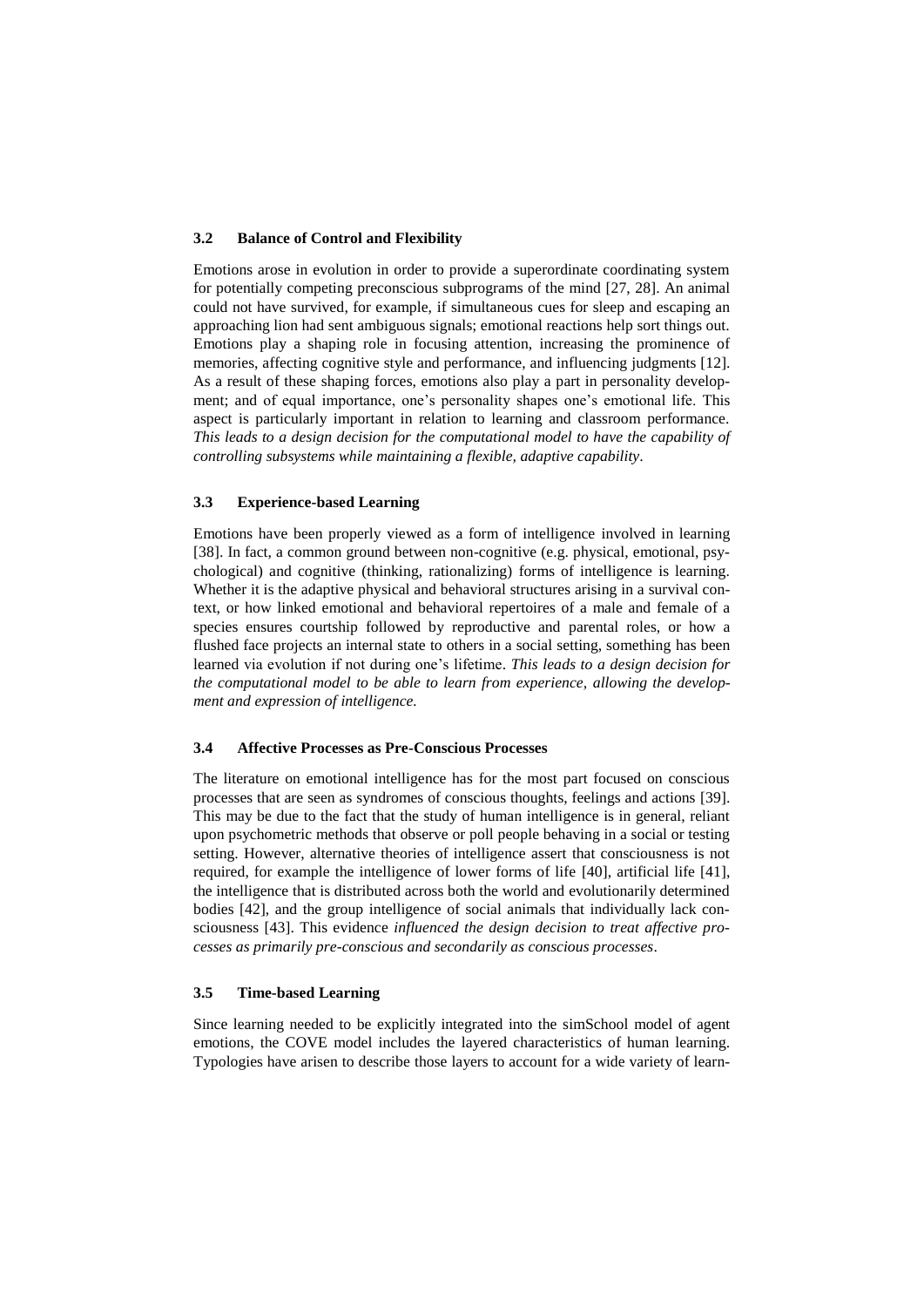ers in terms of physiological and psychological factors, and to explain how differing forms of intelligence arise in cultures and communities of practice [35, 36]. Integrated with these conceptions and refining them, layered approaches to cognition have been discussed by neuroscientists [37, 38], psychometricians [48], cognitive scientists [49] and computer scientists [32, 41, 42]. For example, Bruner [49] discussed cognitive development using a three-stratum framework of "enactive, iconic and symbolic" and Carroll's [52] factor-analytic model defined three layers as "narrow, broad, and general." These layered models have in common the idea that learning progresses from specifics negotiated at a "lowest level" active layer interfacing with the environment, to generalities synthesized from abstractions at higher levels. *This leads to a design decision that enables the model to develop over time both in evolutionary timescales and during an individual's lifetime through a layered process of learning.*

#### **3.6 Design Decisions Summary**

These design considerations set the stage for a computational model of affective processes that (1) traverses and operates across several levels: from physical, through pre-conscious processing layers, to higher cognitive areas that are capable of labeling experience; (2) maintains a critical balance between flexibility and control; (3) maintains a homeostatic dynamic equilibrium with both internal and external world features; and (4) learns from experience.

### **4 The COVE model**

COVE uses three layers to organize the internal variables of an AI student in sim-School and one layer to represent the external context of learning (Figures 1 and 2). The E layer is the external environment, which in a classroom includes the task set before a student by the teacher and things the teacher might say to the student, as well as what others in the class say and do in reaction to the same stimuli. The V layer is the visceral, early-stage physical and pre-emotional processing stratum. The O layer contains the emotions and other pre-conscious processing, and the C layer contains conscious processing. The full COVE model uses a modified psychometric approach based on the factor-analytic model (sixteen factors) proposed by Cattell-Horn-Carroll (the CHC theory of intelligence), which has been validated and is widely used to understand cognitive abilities. simSchool uses ten of the sixteen factors and also uses a blend of structural-functional learning theories, which are needed to fully model the holistic context of a classroom learning context.

For each factor, the model adopts a representation as either a bipolar continuum of qualitatively different capabilities or a combination of a threshold with a qualitative continuum. For example, the skill of mathematical computation can be represented on a continuum with low positions on the scale representing basic arithmetic skills and high positions representing abstract or symbolic computations of higher orders. The number of positions on each continuum is selected to balance computational flexibility with representational accuracy (e.g. typically from five to twenty). The choice of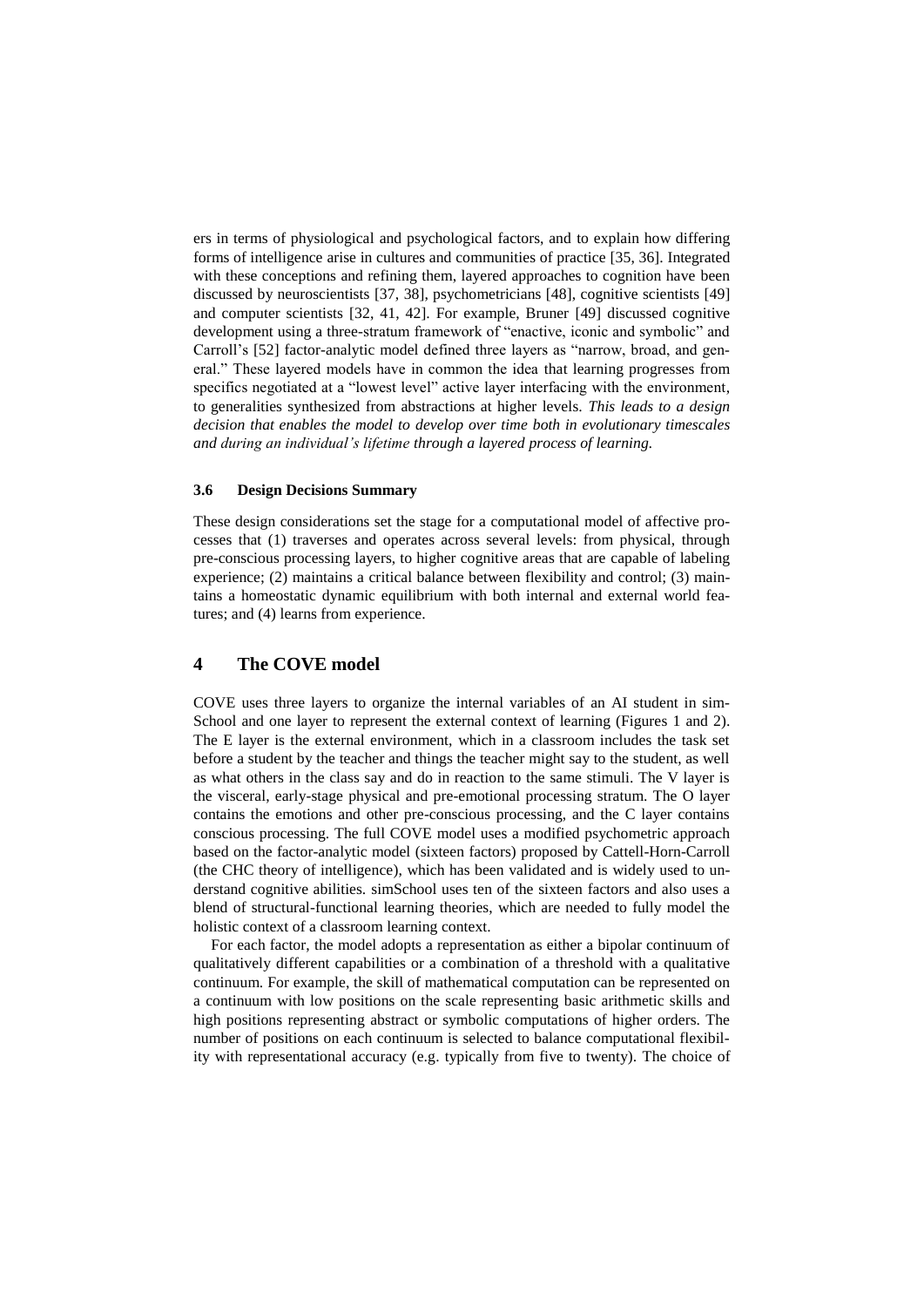number of levels and factors increases the computational possibilities and challenges for modeling. A fully connected 16 factor cognitive model with 5 levels on each factor, for example would have 5^16 connection possibilities.



**Fig. 1.** COVE model of cognition integrating the CHC theory of intelligence

Evidence for simplifying the number of relationships through layering and hierarchical networks is available from intercorrelation data among the broad factors [53]. For example, for people aged 14-19 who took part in the development and standardization of the Woodcock-Johnson III, comprehensive knowledge (Gc) was .62 correlated with fluid reasoning (Gf) but only .37 with processing speed (Gs). This suggests that there may be a closer relationship between Gc and Gf. In addition, structural and functional considerations suggest a narrowing and channeling of the factors. For example, perception usually precedes cognition and the consolidation of long-term memory is facilitated by emotional arousal [54] implying that the layers handling perception (V) must link with emotional and psychological layers (O) before linking with long-term memory and crystallized knowledge (C). These kinds of considerations lead to a layered model (Figure 2) consistent with Hawkin's ideas about hierarchical and time-based memory that is stored as sparse dynamic patterns changing over time [55].

#### **4.1 The C Layer**

The "C" layer of the COVE model utilizes 6 of the 16 CHC factors to model conceptual knowledge (Figure 1): general storage and retrieval (Gc, Glr, Gkn); and specific storage and retrieval abilities (Gq, Grw, Gp). In the simSchool application, two of these six are directly represented in explicit variables (Gc and Gkn). Processes and relations in the algorithms function as the remaining factors. As higher cognitive functions, Gc is used to represent generalized academic capability and a specific type of Gkn (language) represents the degree to which the simulated student's language is the majority language of the classroom.

#### **4.2 The O Layer**

The "O" layer of the COVE model utilizes CHC factors involved in processing and reasoning (Gf, Gs, Gt, Gps, Gsm). The "O" layer is an interface between intelligence and personality in which one's psychological make-up is dominant and involved in basic central information processing mediated by emotions. In addition, the psycho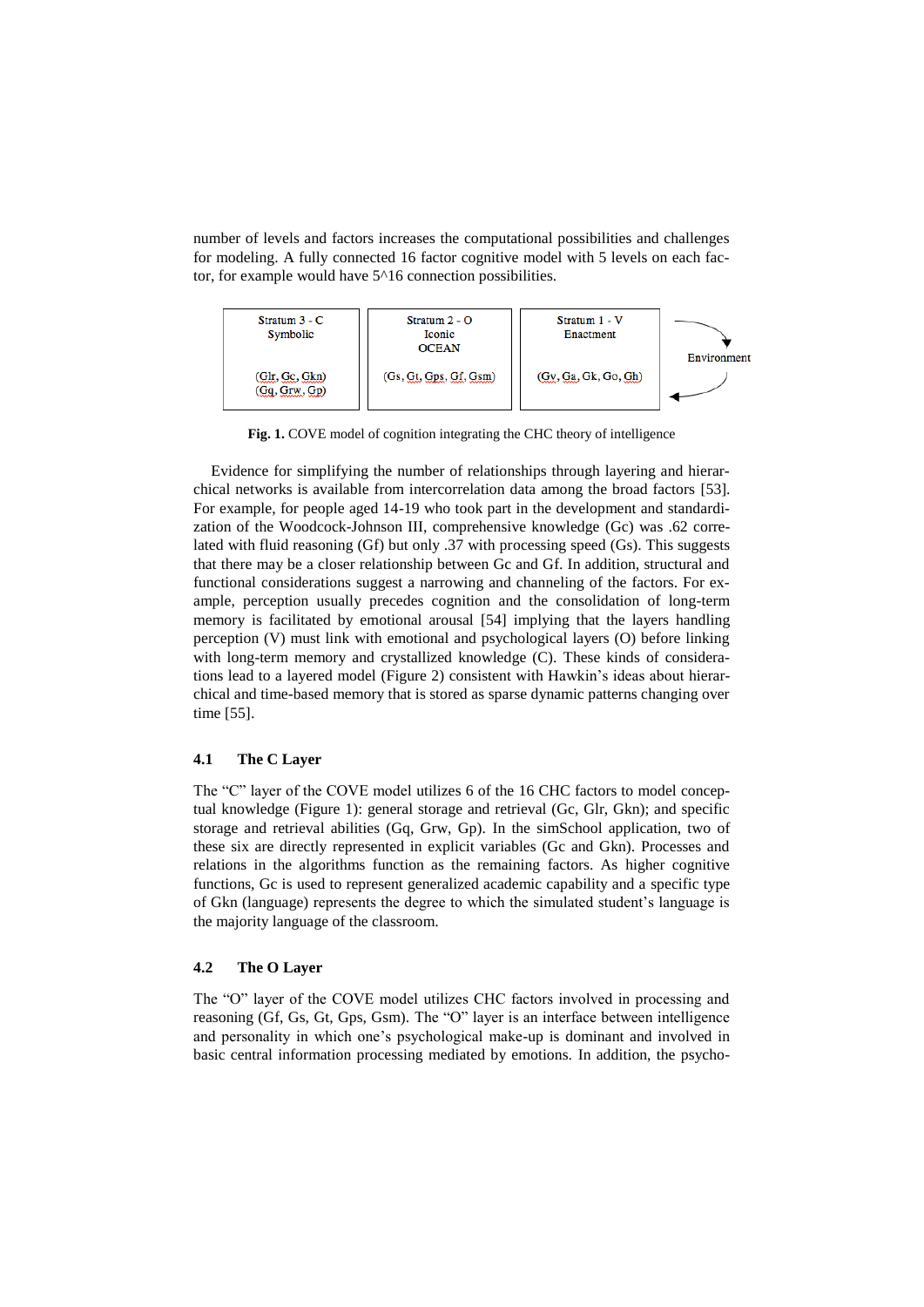logical model – that we assert is the crucible of affect and emotions – utilizes the Five-Factor (or OCEAN) Model of psychology [56] as the foundation of the student personality spectrum. The factors are treated as states (not traits) to allow evolution over short time spans during a single class session. Theoretical justification for the state-trait distinction was introduced above. For each of the five variables a continuum from negative one to positive one (increments of .1) is used to situate the learner's specific pre-conscious processing propensities, which shift as the context of the classroom changes.

Following Ortony, Clore, and Collins [32] but extending into subconscious processes, the "O" layer assumes that reactions developing during the appraisal of a situation influence performance. Appraisal in the COVE model can be physical (e.g. hair standing up on the back of the neck), subconscious (e.g. a smell and time of day triggering a nondiscursive association), conscious (e.g. a feeling clearly associated with a linguistic label such as shame, fear or attraction), or any combination. With continuous factor subcomponents, the COVE model treats affective states as a large number and wide range of states from preconscious to conscious that result from factor interactions as the variable settings on OCEAN ascend and descend around their set points; similar in spirit to Russell's continuous two-factor model [57].

Individual psychology is represented in COVE by the "Five Factor Model of Personality," "Big Five," or OCEAN model [58], [59]. OCEAN stands for Openness, Conscientiousness, Extroversion, Agreeableness and Neuroticism. Each factor has an opposite (e.g. the opposite of Extroversion is Intraversion). The OCEAN taxonomy encompasses several important psychological characteristics of learners and is represented by a continuum on each factor. The end of each continuum has maximum value in a variable or its opposite. The link of OCEAN to affect is established, for example by well-known affective disorders that are known to have OCEAN model correlates [60, 61] with certain maxima and minima.

In simSchool [\(www.simschool.org\)](http://www.simschool.org/), the OCEAN variables are set on a scale from  $-1$  to 1, with 0 at the midpoint, which allows the software agent to possess a 21^5 mix of valences upon which to base its observable behavior. SimSchool divides the scale into .1 units, giving 21 positions from  $-1$  to 1 (e.g.  $-1$ ,  $-9$ ,  $-8$  ...  $8$ ,  $9$ , 1). This provides the "O" layer of the agent-learning model with over 4 million OCEAN-related states. The application narrows the observable descriptions of these possibilities by grouping the factors into 5-position narratives, representing clusters near –1, -.5, 0, .5 and 1. This creates a space of 5^5 or 3125 narrative descriptions that act as clues about the underlying 4 million actual states, in "student records" that a user can read in the role of playing the teacher of a simSchool class. The narratives are dynamically assembled from a database to create each unique personality and are presented to the user on demand as well as during the course of a simulation. Affective states (a concept that is proposed to apply to some of the 4 million OCEAN-based states) affect the overall behavior of the agent as one of the three hubs of data in the current state space of the agent, which is then mapped to a much smaller behavior space.

Linking OCEAN to the CHC model of intelligence (Figure 1 and 2) has been proposed based on correlation evidence from studies of subjectively assessed intelligence (SAI) [62] . An example of SAI is a student who has often failed tests, which leads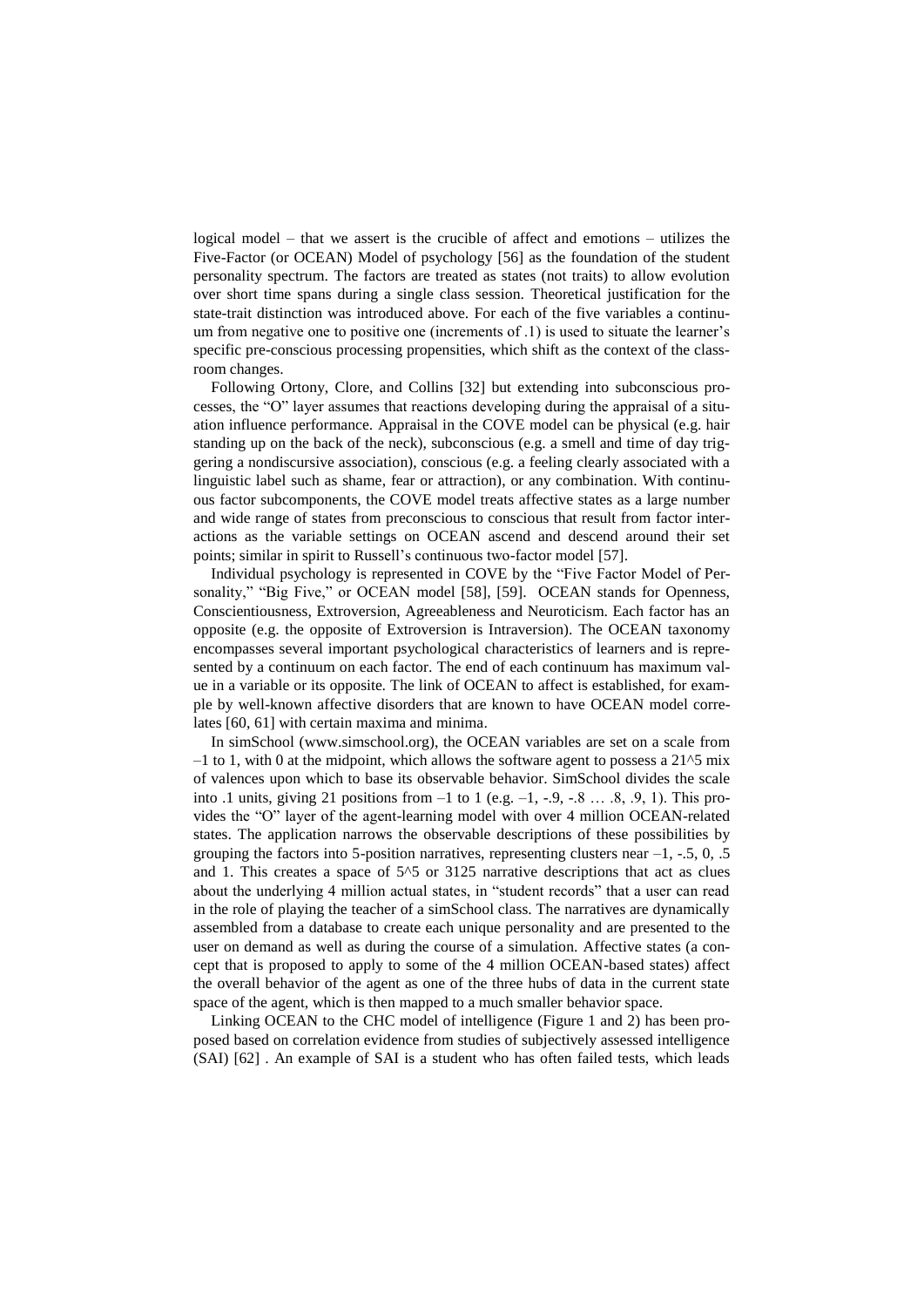the student to an expectation to fail a future test, and thus lowered performance on the future test influenced by his or her appraisal. Citing a number of studies, it has been proposed that SAI mediates between personality, intelligence and performance, with a number of correlations noted by researchers, including:

- Personality traits are significant predictors of academic achievement
- (Gf) and (Gc) are both positively correlated with performance
- Openness (O) is positively correlated with intelligence
- Conscientiousness  $(C)$  is a positive predictor of performance
- Extraversion (E) is positively correlated with intelligence which is assumed to be due to higher speed of response (Gs, Gt, Gps) and lower arousal (N-)
- Neuroticism  $(N)$  is a negative predictor

The COVE model links OCEAN to CHC at the "O" layer reasoning that OCEAN is more complex than receptor-based perception at layer "V", and more immediate but less complex than conceptualization and long term memory at layer "C." In addition, following Eysenck and Eysenck [26] who suggested that SAI should be considered a part of personality rather than intelligence and Chamorro-Premuzic and Furnham [62] who note the "considerable conceptual overlap between the concept of SAI and Openness" (p. 256), the COVE model layer "O" situates psychology, emotions, and reasoning fluidity (Gf) to fulfill the non-cognitive appraisal function.

The correlation evidence and structural-functional considerations lead to a model of "O" that includes causal precedence in the incoming signals from the environment (Figure 2). Intercorrelation of Neuroticism and Extroversion with Openness, Conscientiousness and Agreeableness is suggested based on neurophysiological evidence from animal and human studies that posits two large clusters: (1) Extraversion, Exploration, Novelty seeking, Sensation Seeking, Positive Affectivity and Impulsiveness, versus (2) Neuroticism, Anxiety, Fearfulness and Negative Affectivity [24]. The two large E & N clusters are mediated by independent neurobiological mechanisms (e.g. catecholamines, dopamine and norepinephrine for E; and the amygdala and the benzodiazepine / GABA receptor system for N). The arrows in Figure 2 all represent positive correlations.



**Fig. 2.** Linking CHC to OCEAN variables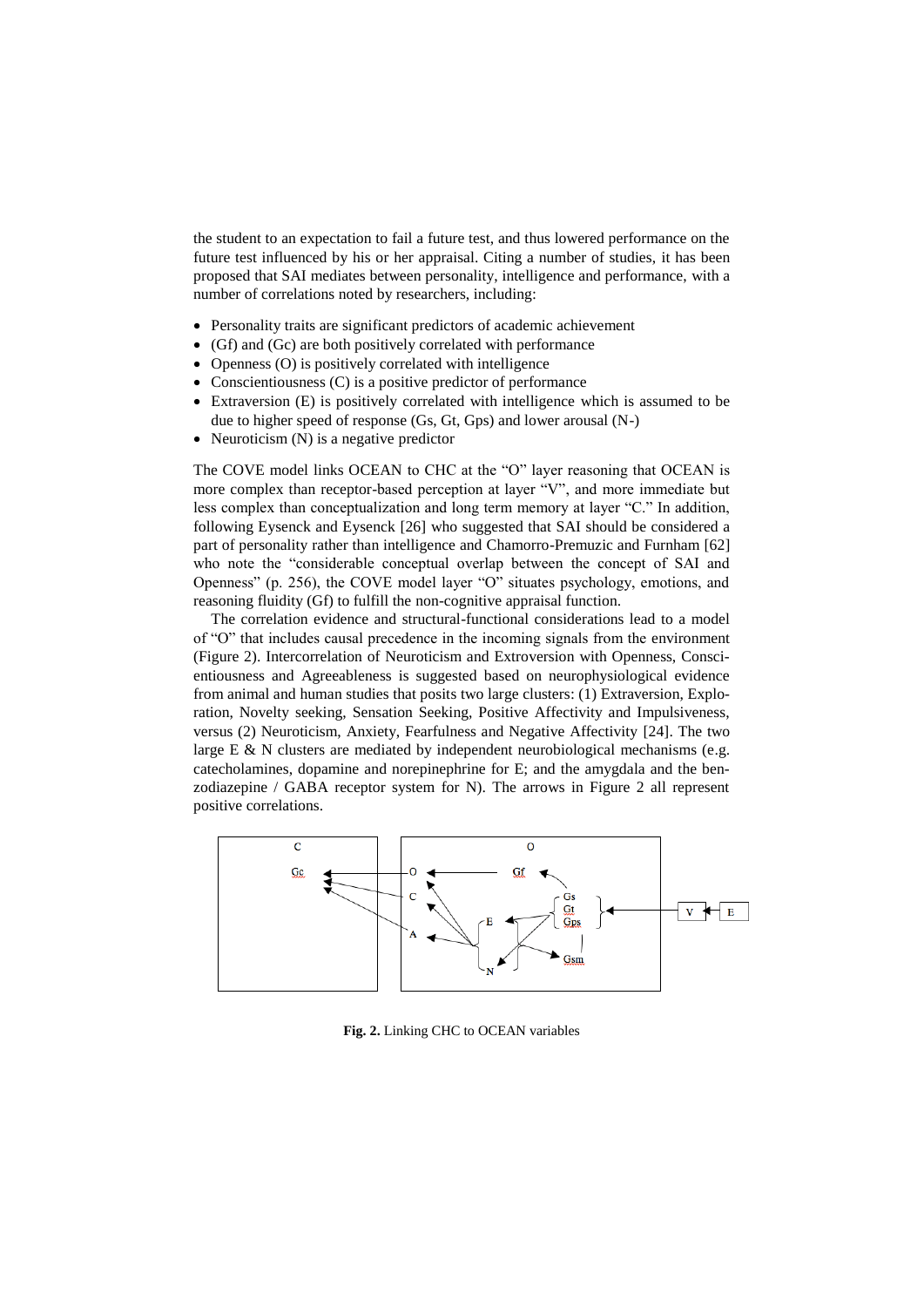The COVE model is an attempt to describe the contents and the mechanisms of environmental responsiveness, information processes, affect, emotions and thought, but much work remains to be done. For example, the pathways in Figure 2 focus on the "incoming" signals leading to crystallized knowledge; however, returning pathways from pattern formation, recognition, beliefs, and decisions to intentions and action exist at every level too. The simSchool application creates a simple mapping of current state to the mechanisms that update the state over time and the externally supplied goal of responding to the environment. Appraisal of a situation is an unconscious process that in simSchool takes place in eight of the ten dimensions (3 V-layer, 5 O-layer) and results in behaviors that become visible to the player. The simSchool model of today narrows the focus of appraisal to that of learning-task performance (objects in the environment), teacher conversations (agents in the environment) and the evolution of both of those influences in sequences (internal as well as external events in all layers).

The arrow in Figure 2 from the E to N subcomponent sends a reentrant signal within the O layer via short term memory (Gsm) to the (Gs, Gt, Gps) cluster dealing with processing and leading to flexibility (Gf) and Openness. This mapping allows for reinforcement learning as well as cyclic reappraisal [63]. In addition, with the returning pathways that provide internal situational content [64], the mechanism described by Lahnstein [65] can be supported, where the onset and decay of an emotive episode is shaped by dynamics of interactions with previous states. Finally, the reentrant loop also introduces time and time delay into the mapping, without which Figure 2 would be a primarily feed-forward network.

#### **4.3 The V Layer**

The "V" layer of the COVE model includes the five factors related to sensory perception (Gv, Ga, Gk, Go, Gh). The physiological characteristics involved in learning entail both sensory (afferent) and motor (efferent) neural pathways. While learning is sometimes thought of as primarily the organization of incoming sensory signals, recent work in artificial intelligence and robotics as well as constructivist learning theories suggests that pre-motor and motor systems - the body's exploration and action in the world - plays a major role in the development of intelligence [42]. The "V" layer concentrates on the sensory components of learning. In the simSchool engine, only (Gv, Ga, Gk) are used since those are more typical in classroom learning.

In these physiological or "V" variables, unlike the bipolar "O" psychological variables, there is the possibility of a complete absence of an input pathway, such as in blindness or deafness, thus the use of a threshold level in addition to a range of ability or preference. The physical sensory model thus utilizes a quasi-continuous scale from zero to one (increments of .1) to represent the simulated student's strength and preference (e.g. a setting of zero means that the simulated student cannot see and has no preference for visual information; a setting of one indicates that the student can both see and has the highest possible preference for visual information).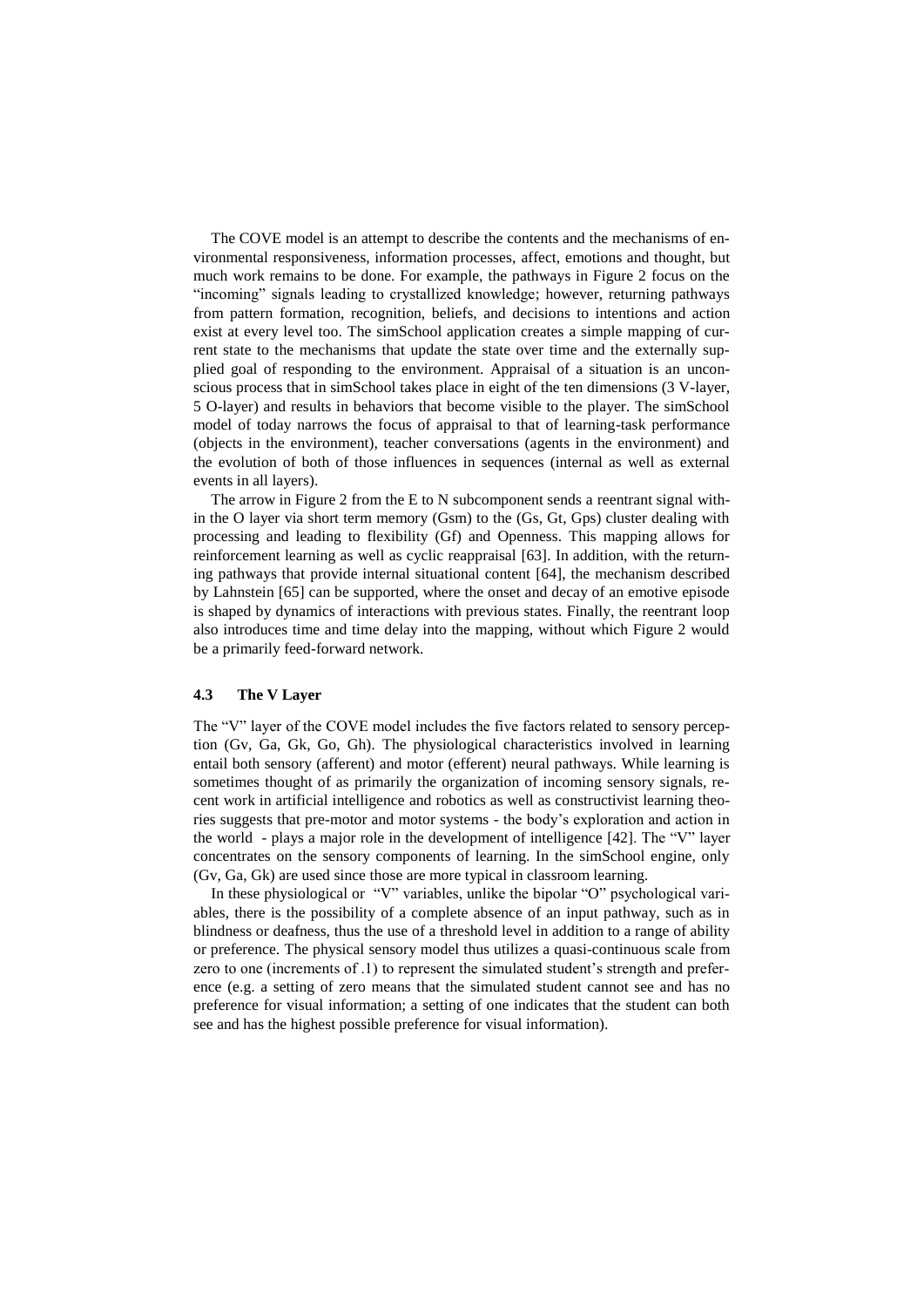#### **4.4 The E Layer**

The "E" layer of environment variables in the COVE model includes learning tasks that involve the nature of knowledge (objects), interpersonal relationships and expectations states theory [66], [67] (agents) and the effects of sequences of interactions (events). In a recent review of learning theory [68], environment also includes "community," which reflects the social context of learning and the feedback role of external "assessment." In addition, some aspects of the nature of knowledge itself are external to the individual learner, namely objective reality. The COVE model is thus evolving to contextualize cognition as a social, cultural, and psychological interaction of internal and external factors, not solely as an "information processing" or "knowledge acquisition" problem of an individual.

In simSchool, signals from the environment are of two types: tasks have duration and influence continuously, conversations are point-like events with a pulse of influence that decays over time. The user can control which tasks are impacting which simulated students, so a high degree of differentiation is possible. Instances of talking are likewise controllable to impact a single student or the group as a whole.

# **5 Agent Learning Process**

At its simplest, the process of learning in the model is represented by the complete acquisition of each of the ten variable targets set by any task assigned or talking behavior of the user. The process takes variable amounts of time because of the role of the O layer emotional reactions within the rest of the complex of other variables. In practice, the targets are almost never fully attained because either time runs out when the user changes the task or quits the simulation, or the simulated student begins to act out because a threshold level of task completion is reached, slowing the pace of additional progress. In simSchool, the appearance of learning is knowable via the performance of the agent in relation to the characteristics of a task, as the task attractors (or repellors) for the ten variables in the COVE model of each simulated student shapes each performance. Affects are envisioned as the transitory and momentary states passed through as the agent integrates the environmental triggers of the tasks and talking with their current internal state. The ten-dimensional model provides numerous states with specific implications for externally observable behaviors; for example, a student who is highly extraverted when given a task that is highly introverted, has a clear trajectory on that variable, while another student may be highly introverted and will have almost none. The learning process and any related affective states for each of these agents will be different. These differences give rise to roughly 20^10 internal states (as opposed to 6 to 8 labeled affective states) in the possibility space for agent behavior.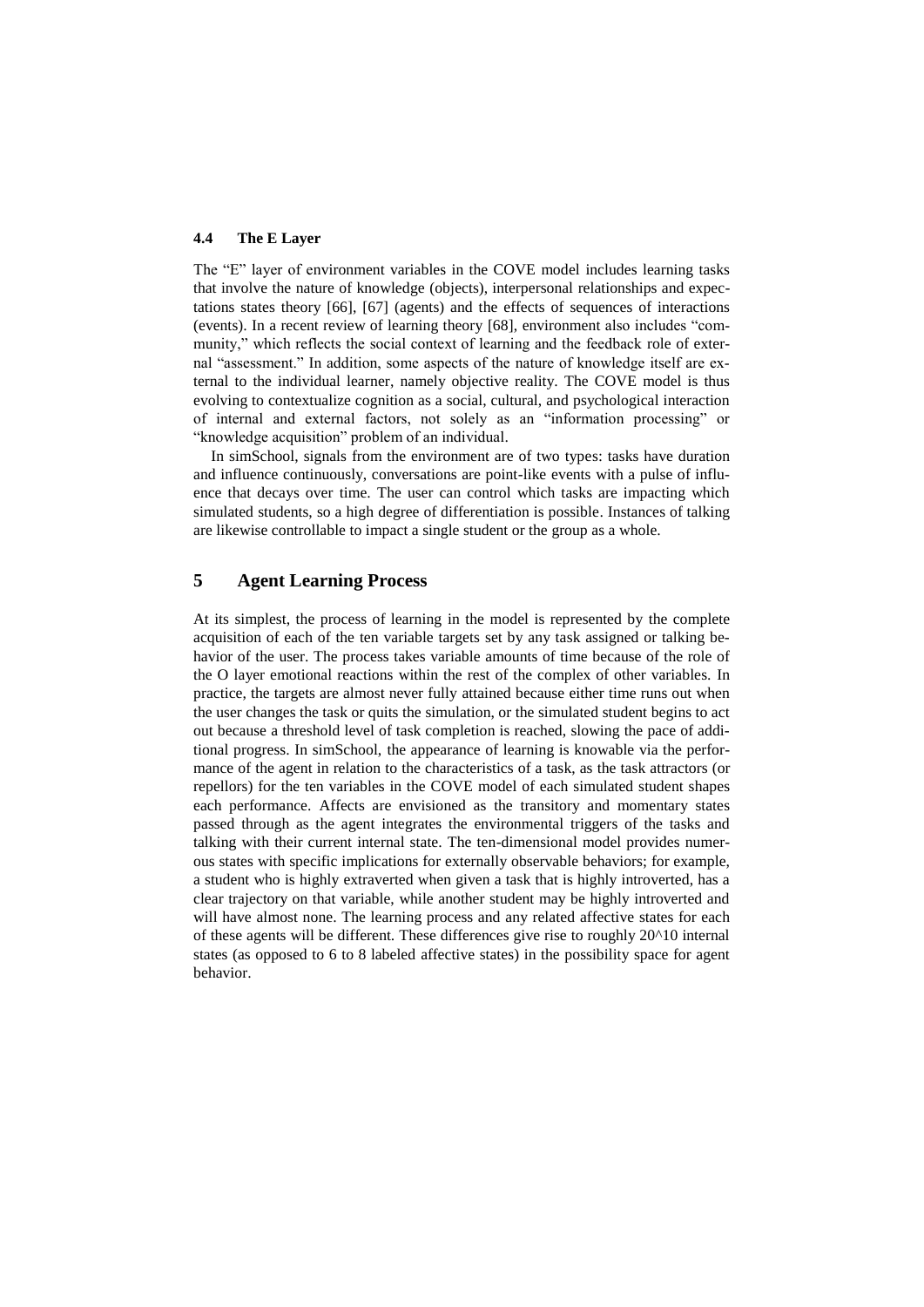## **6 Validation Studies**

No formal studies have yet validated the computational modeling of either subjective affective states or the larger field of preconscious states traversed by a learner during a process of learning. However, internal model validation of simSchool has been achieved in incremental stages using expert and literature review, and controlled testing with the platform. To facilitate validation by any user, visualizations of the transitions of the ten variables in the model have been built as part of the user interface, so that all the actions of the variables are transparent, allowing a user, for example, to hold nine variables constant while testing for the directionality of a tenth test variable. The magnitude and speed of changes have not been verified in the model at this stage of development, but the directionality of all variables has been verified by experiment and can be replicated by any user.

For example, consider the expected direction of variables in the user described earlier who needs to sing the national anthem in front of an audience. If the person is highly 'open' (distractible) and 'neurotic' (fearful) and the singing task requires a high degree of 'repetition from memory' (focus) and 'steeled nerves to face an audience' (emotional stability) compared to a completely similar AI person but with less openness and less neuroticism, then the result will show a noticeable difference in the time and shape of the variable trajectories needed for successful performance. A person with the requisite openness and lack of neuroticism will succeed at the task quicker than otherwise, and the trajectories of all variables will be noticeably different via visual inspection (Figure 3) giving insight into the model's causal explanation of the dynamics. Remembering the theoretical foundation of cognitive dissonance [20] and the need for high resolution rendering of affective and cognitive transitions [21], the visual inspection method of validation has succeeded in supporting judgments of the model's validity, which has also later been shown to be effective in impacting a user's intuition and judgments in externally validated contexts described next.



**Fig 3.** Trajectories of OCEAN variables during a task in simSchoo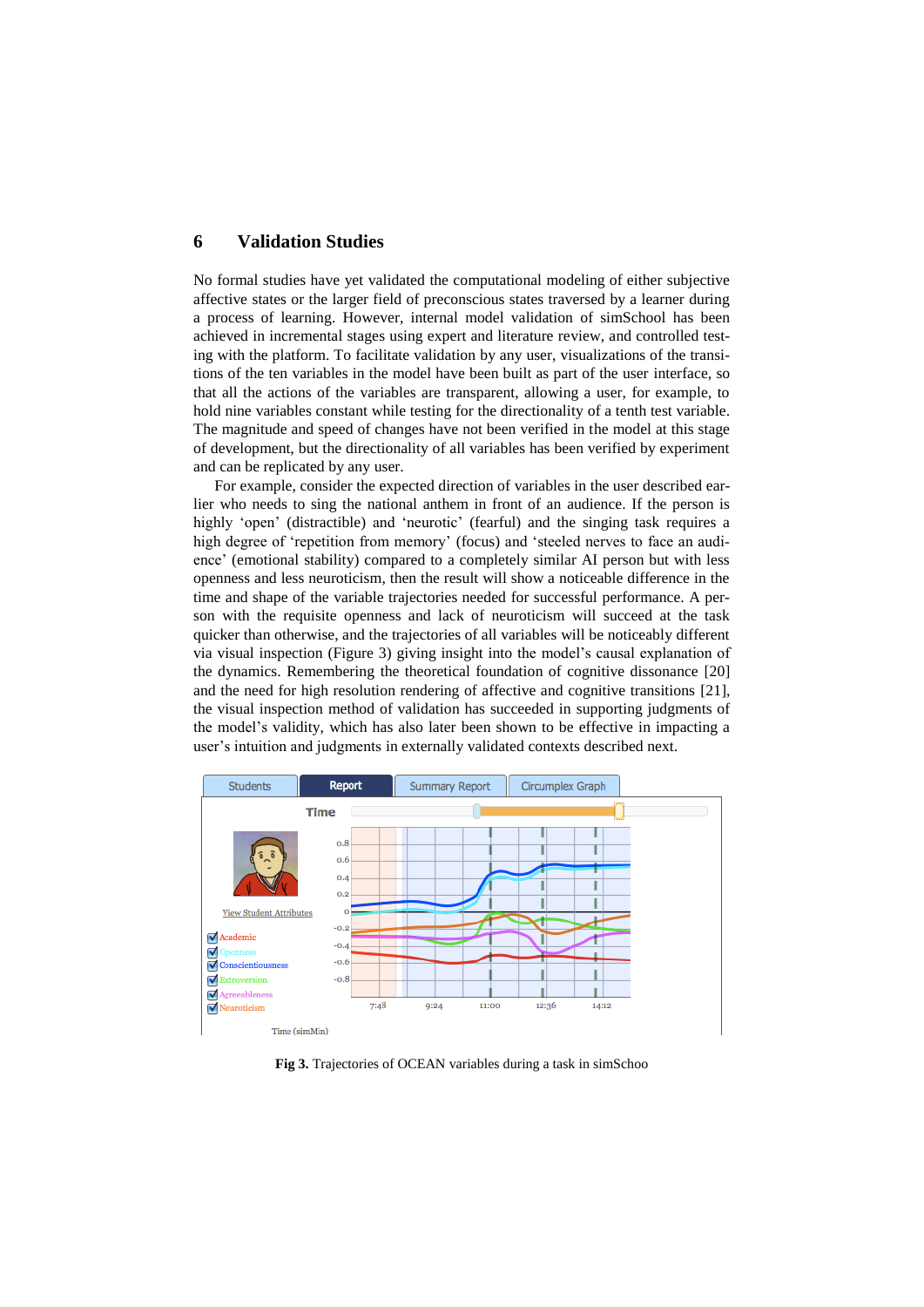Since the mapping of a dynamic set of internal mental states (e.g. physical, psychological and cognitive) to observable behavior (e.g. student records, grades, sitting, speaking and evidencing academic progress) in a classroom context is the whole point of the COVE model and the model was created in order to stimulate a user's insight into teaching and learning processes, several external validation studies have been conducted on the real world impacts of the simulation in its intended use context. These studies indicate that the COVE model adequately represents classroom learning differences [69], [70], and facilitates positive changes in teacher confidence, skills, and attitudes [16], [71].

One study used the Teacher Preparation Survey (TPS) a 25-item, Likert-based instrument divided into two sections, one about perceptions of teaching situations, and the other about teaching skills. It was adapted from [72]. The instrument was found to have both content validity as well as construct validity as determined through factor analysis [16]. In 2007 the instrument was found to have acceptable internal consistency reliability (Cronbach's Alpha) for Instructional Self-Efficacy (Alpha = .72) but not as high for Learning Locus of Control (Alpha = .57). Post hoc internal consistency reliability analysis for one 15-item factor produced a Cronbach's Alpha value of .97. These pedagogical scales were reconfirmed on an additional set of data. The 25 items from the TPS were resubmitted to a single exploratory factor analysis (Principal Components, Varimax rotation). The three-factor solution converged in four iterations and all items loaded on the anticipated factors. Cronbach's Alpha values for these scales were: Instructional Self-Efficacy = .77 (5 items); Learning Locus of Control = .68 (5 items); and Teaching Skill = .95 (15 items). Internal consistency reliability estimates were all in the range of "acceptable" to "very good" according to standard guidelines [73]. Items composing Teaching Skills, Instructional Self-Efficacy, and Learning Locus of Control scales are listed in an earlier publication featuring development of these indices [71].

Two studies in subsequent years found similar results, leading the research team to conclude that pre-post data gathered at three points in time across five years indicates that simSchool in a preservice teacher candidate environment measurably increases Instructional Self-Efficacy (confidence in one's competence), Learner Locus of Control, and Self-Reported Teaching Skills [74].

These studies show that the COVE model's map of the preconscious processes to classroom behavior and academic performance are adequate for training teachers and conducting practical educational psychology experiments. The contexts for validation studies thus far have included:

- Expert evaluation of the content, construct and face validity of real psychological profiles compared with simulation-based profiles of learners.
- Experienced teachers create simulated students that mirror real students they are working with, and conduct parallel instructional and interactional interventions for comparison.
- Pre and post-tests of knowledge, skills and attitudes of people who are training to become teachers; these tests indicate impacts of the simulation on users.
- Treatment-comparison group impact differences.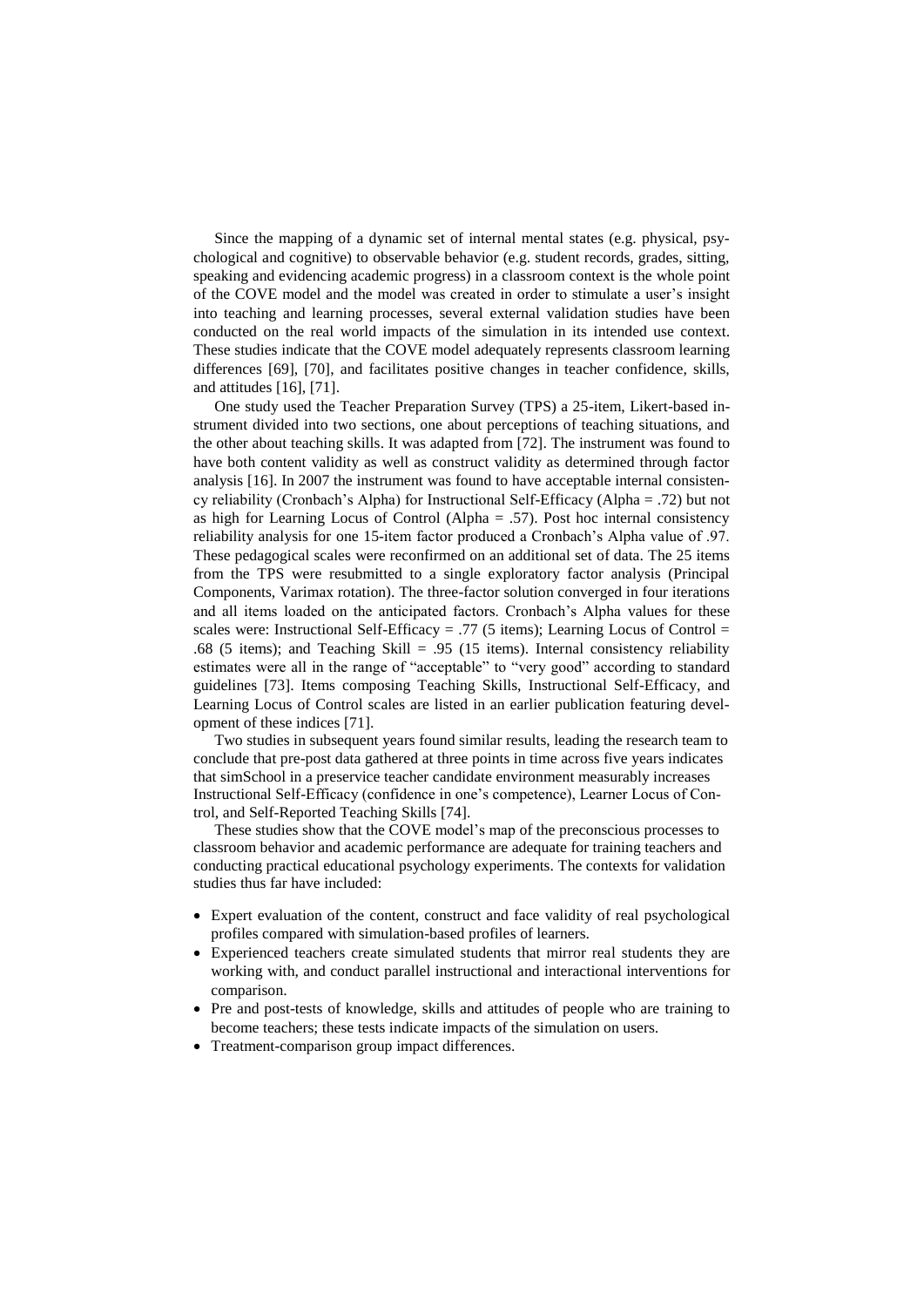- Survey of users three years after treatment indicating higher retention in service compared to national averages in the U.S. This suggests that the simulation better prepares people to teach than other methods.
- Test-retest reliability of repeated measures.
- Internal reliability of measures regarding major constructs of experience versus confidence, resulting in a new measure of "pedagogical balance" in self-reports.

Additional replication and extension studies are needed. The model will need revision if empirical findings indicate gaps between learning theory and instructional practice that are unexplainable by, or missing in, the model's algorithms. Some future research findings are anticipated that will require an extension of the model either in its overall scope of defining learning as a physical-pre-conscious-cognitive complex (hubs) coevolving with an environment, or for further elaboration of key factors within the hubs (e.g. "decoding" as a sub-element of "reading" as a sub element of "language ability"), or for the introduction of new processing layers and linkages among the factors, some of which might be keyed to engage only in certain contexts or domains of performance.

#### **6.1 Testable Hypotheses**

The testable hypotheses (exploratory as well as confirmatory) within educationallyfocused studies of simSchool include a wide range of possibilities that span from individualized learning to classroom social processes and include the choices and behaviors of the teacher as a primary actor in a network of relationships, as well as the further validation of the COVE model instantiated in simSchool. For example, questions such as the following are a sampling of those that can be can be raised, for which data can automatically be collected by simSchool to provide visualizations and an analytic basis for insights into learning processes as well as some of the epistemological issues of teaching and learning:

- 1. Q: How does psychological differentiation among students impact group performance on academic tasks and on verbal interactions with a teacher? (The confirmatory hypothesis has been shown – psychological differentiation among students does impact academic performance and classroom interactions).
- 2. Q: How do teacher decisions about sequencing tasks differentially impact student learning? (The confirmatory hypothesis has been shown – teacher decisions do differentially impact student learning)
- 3. Q: How does the emotional stance of students impact their ability to learn?
- 4. Q: Are there linkages between physical, pre-conscious and cognitive factors that are empirically based and needed for accurate simulation of learning?
- 5. Q: Does a teacher have a preferred pattern of approaching students? Does that pattern differ by student, differ over time, and differ on other dimensions?
- 6. Q: How does the structure of an environment shape a student's emotional responses to teacher interactions and task requirements?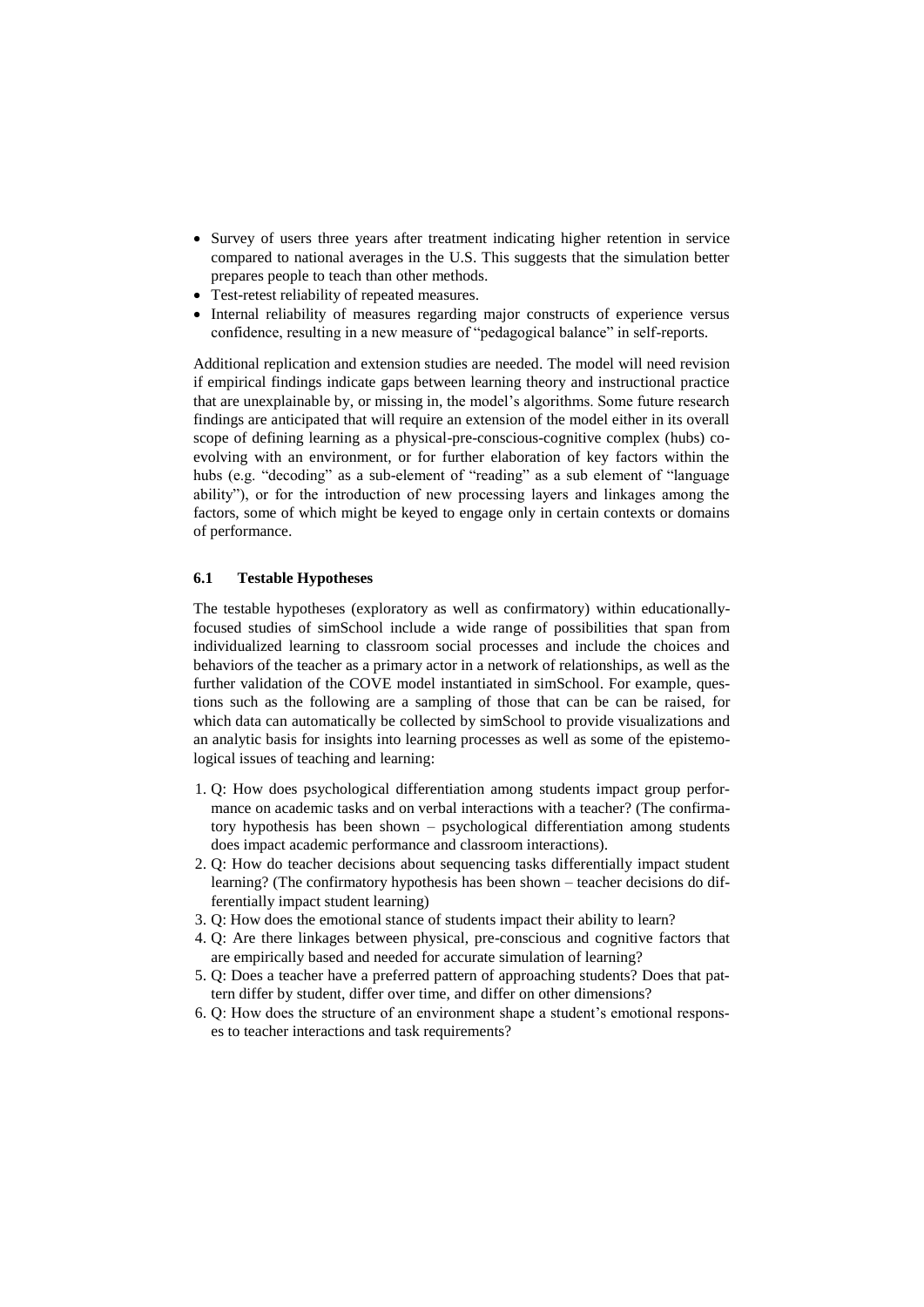7. Q: Is the COVE model of affective processes sufficient for certain purposes at its current level of description, and under what conditions are other descriptive levels needed?

The range of testable hypotheses will be increased by the addition of new parts of the simSchool model that are needed for classroom simulation; most particularly, social interactions among the students, and short and long term memory with specific domain contents. With these extensions of the modeling space, the testable questions will expand further into social-constructivist theories of learning.

## **7 Summary**

This article presented a practical and operational framework for a cognitive, psychological, physical and environmental (COVE) model of learning, including a transient preconscious-processing layer in an AI agent's representation of learning in a serious game. The model organizes a hierarchy of cognitive (C), psychological (O) and physical (V) functioning of agents in an environment (E). The classroom-learning context of the simSchool application and its model of an AI student's reactions to academic tasks and teacher talk were utilized to discuss the theoretical foundations, design decisions, assumptions and implications of the model.

### **References**

- [1] L. Darling-Hammond, "Quality teaching: The critical key to learning," *Principal*, vol. 77, pp. 5–6, 1997.
- [2] L. Darling-Hammond and P. Youngs, "Defining 'Highly Qualified Teachers': What Does 'Scientifically-Based Research' Actually Tell Us?," *Educ. Res.*, vol. 31, no. 9, pp. 13–25, 2002.
- [3] J. Rice, *Teacher quality* : Understanding the effectiveness of teacher *attributes*. Washington, DC: Economic Policy Institute, 2003.
- [4] G. Girod, M. Girod, and J. Denton, "Lessons learned modeling 'connecting teaching and learning,'" in *Games and simulations in online learning: Research & development frameworks*, D. Gibson, C. Aldrich, and M. Prensky, Eds. Hershey, PA: Idea Group, 2007, pp. 206 – 222.
- [5] M. Girod and J. Girod, "Simulation and the need for quality practice in teacher preparation," *American Association of Colleges for Teacher Education*. 2006.
- [6] P. Mishra and M. J. Koehler, "Technological Pedagogical Content Knowledge: A Framework for Teacher Knowledge," *Teach. Coll. Rec.*, vol. 108, no. 6, pp. 1017–1054, 2006.
- [7] C. A. Tomlinson, *How to differentiate instruction in mixed-ability classrooms*. Alexandria, Va.: Association for Supervision and Curriculum Development, 1995, p. iv, 80 p.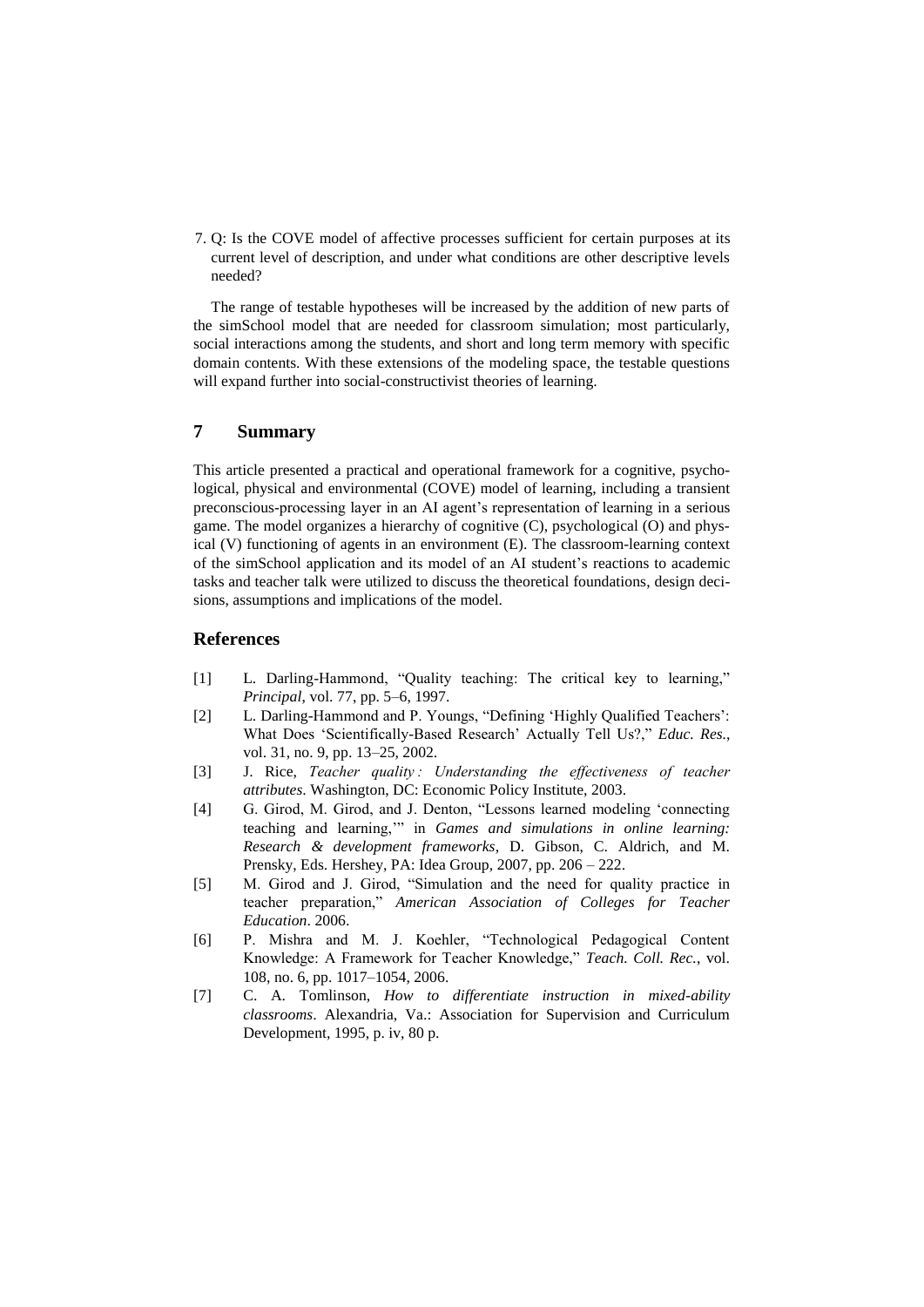- [8] P. Grossman, "Research on pedagogical approaches in teacher education," in *Studying teacher education*, M. Cochran-Smith, Ed. Washington DC: American Educational Research Association, 2005, pp. 425–476.
- [9] C. Aldrich, *Simulations and the future of learning: an innovative (and perhaps revolutionary) approach to e-learning.* San Francisco: John Wiley & Sons, 2004.
- [10] J. Foreman, J. Gee, J. Herz, R. Hinrichs, M. Prensky, and B. Sawyer, "Gamebased learning: How to delight and instruct in the 21st century," *Educ. Rev.*, vol. 39, no. 5, pp. 50–66, 2004.
- [11] M. Prensky, *Digital game-based learning*. New York: McGraw-Hill, 2001.
- [12] S. Brave and C. Hass, "Emotion in human-computer interaction," in *The human-computer interaction handbook: Fundamentals, evolving technologies and emergine applications.*, J. Jacko and . Sears, Eds. Mahwah, N.J.: Lawrence Erlbaum Associates, Inc, 2003, pp. 81–96.
- [13] M. Mayrath, J. Clarke-Midura, and D. Robinson, "Introduction to Technology-based assessments for 21st Centry skills," in *Technology-based assessments for 21st Century skills: Theoretical and practical implications from modern research*, M. Mayrath, J. Clarke-Midura, D. Robinson, and G. Schraw, Eds. Charlotte, NC: Information Age Publishers, 2012, p. 386.
- [14] J. Clarke-Midura, J. Code, C. Dede, M. Mayrath, and N. Zap, "Thinking outside the bubble: Virtual performance assessments for measuring complex learning.," in *Technology-based assessments for 21st Century skills: Theoretical and practical implications from modern research.*, Charlotte, NC: Information Age Publishers, 2012, pp. 125–148.
- [15] R. Mislevy, L. Steinberg, and R. Almond, "Evidence-centered assessment design," Educational Testing Service, 1999.
- [16] R. Christensen, T. Tyler-Wood, G. Knezek, and D. Gibson, "SimSchool: An online dynamic simulator for enhancing teacher preparation," *Int. J. Learn. Technol.*, vol. 6, no. 2, pp. 201–220, 2011.
- [17] G. Knezek and K. Vandersall, "simMentoring Results," *simZine*, vol. 2008. CurveShift, Stowe, p. 3, 2008.
- [18] G. Knezek, P. Fisser, D. Gibson, R. Christensen, and T. Tyler-Wood, "SimSchool: Research outcomes from simulated classrooms," in *Society for Information Technology & Teacher Education International Conference 2012*, 2012.
- [19] L. Festinger, *A theory of cognitive dissonance*. Standford, CA: Standford University Press, 1957.
- [20] J. Piaget, *The equilibration of cognitive structures: The central problem of intellectual development*. 1985.
- [21] S. D'Mello and A. Graesser, "Modeling Cognitive-Affective Dynamics with Hidden Markov Models," in *Annual Meeting of the Cognitive Science Society*, 2010, pp. 2721–2726.
- [22] R. McCrae and P. Costa, "Validation of the five-factor model of personality across instruments and observers.," *J. Pers. Soc. Psychol.*, vol. 52, no. 1, pp. 81–90, 1987.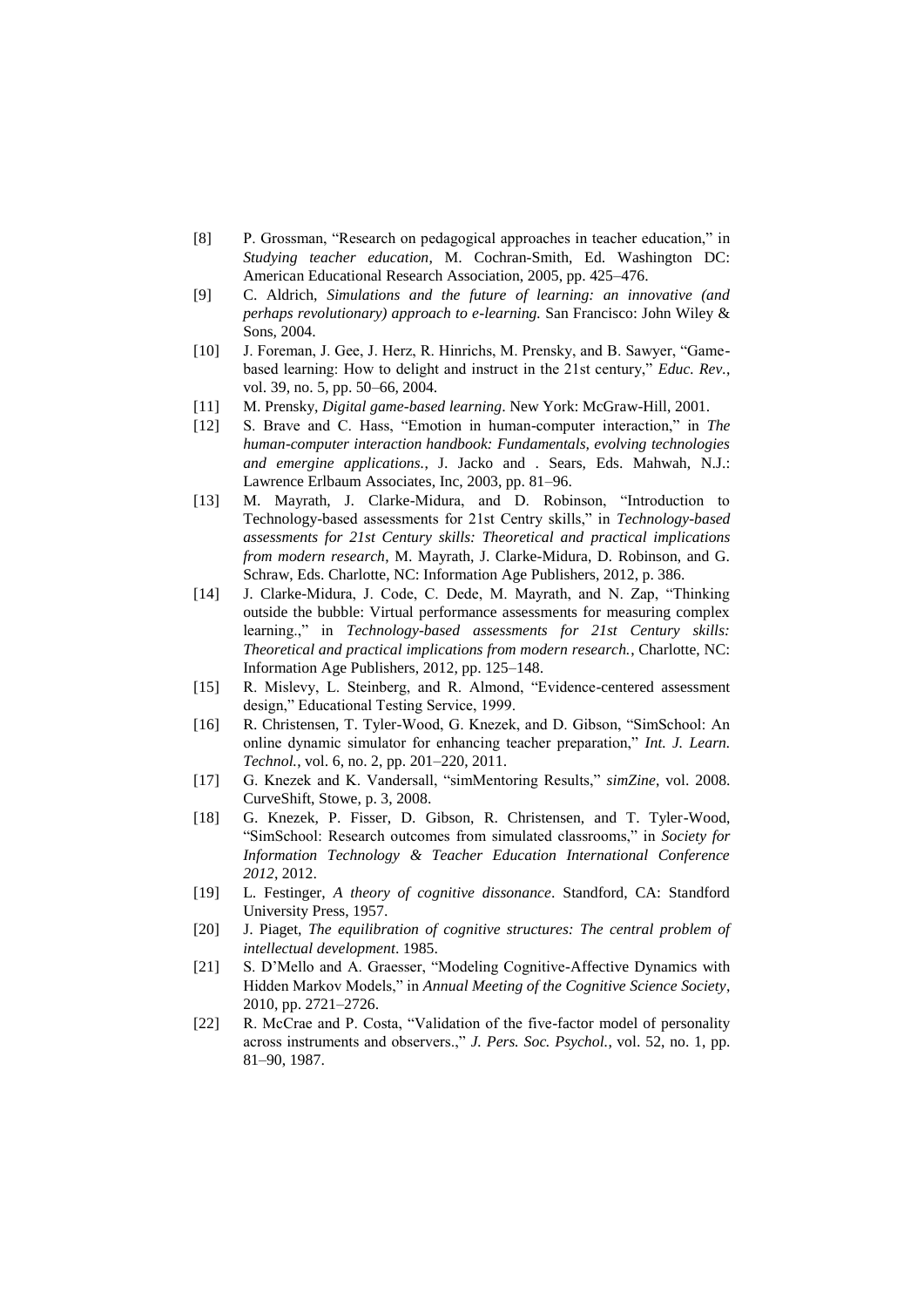- [23] O. John and S. Srivastava, "The Big Five trait taxonomy: History, measurement, and theoretical perspectives.," in *Handbook of personality: Theory and research*, L. Pervin, Ed. New York: Guilford Press, 1999, pp. 102–138.
- [24] B. M. Fridhandler, "Conceptual note on state, trait, and the state  $\Box$ "trait distinction.," *Journal of Personality and Social Psychology*, vol. 50. pp. 169– 174, 1986.
- [25] W. Hofstee, B. de Raad, and L. Goldberg, "Integration of the Big Five and Circumplex approaches to trait structure," *J. Pers. Soc. Psychol.*, vol. 63, no. 1, pp. 146–163, Jul. 1992.
- [26] H. Eysenck and M. Eysenck, *Personality and individual differences*. New York: Plenum, 1985.
- [27] L. S. Vygotsky, *Mind in society: The development of higher psychological processes*. 1978.
- [28] A. Elliot, "Approach and avoidance motivation and achievement goals," *Educ. Psychol. 32 1-19*, vol. 34, pp. 149–169, 1999.
- [29] H. Gardner, *Multiple Intelligences: The theory in practice*. New York: Basic Books, HarperCollins, 1993.
- [30] G. Gay, "Culturally responsive teaching theory, research, and practice," *Multicultural education series; Variation: Multicultural education series (New York, N.Y.)*. Teachers College Press, 2000.
- [31] D. Gibson, "SimSchool-A complex systems framework for modeling teaching & learning," in *National Educational Computing Conference, Atlanta, GA*, 2007.
- [32] A. Ortony, G. Clore, and A. Collins, *The cognitive structure of emotions.* Cambridge, UK: Cambridge University Press, 1988.
- [33] K. R. Scherer, "Appraisal theory. Handbook of cognition and emotion.," in *Handbook of cognition and emotion*, 1999, pp. 637–663.
- [34] Merriam-Webster, "Merriam-Webster Online Dictionary," *MerriamWebster Online Dictionary*, vol. 2006. Merriam-Webster Online Dictionary, 2008.
- [35] S. J. Cooper, "From Claude Bernard to Walter Cannon. Emergence of the concept of homeostasis.," *Appetite*, vol. 51, no. 3, pp. 419–427, 2008.
- [36] L. Cosmides and J. Tooby, "Evolutionary psychology: A primer." University of California Santa Barbara, Santa Barbara, CA, 2007.
- [37] L. Cosmides and J. Tooby, "Evolutionary Psychology and the Emotions," *Handb. Emot.*, vol. 2, no. 1, pp. 91–115, 2000.
- [38] D. Goleman, *Emotional intelligence: Why it can matter more than IQ.* New York: Bantam Books, 1995.
- [39] J. Averill, "Together again: Emotions and intelligence reconciled," in *The science of emotional intelligence. Knowns and unknowns.*, G. Matthews, M. Zeidner, and R. Roberts, Eds. New York: Oxford University Press, 2007, pp. 49–71.
- [40] S. Budaev, "The dimensions of personality in humans and other animals: A comparative and evolutionary perspective." Moscow, 2000.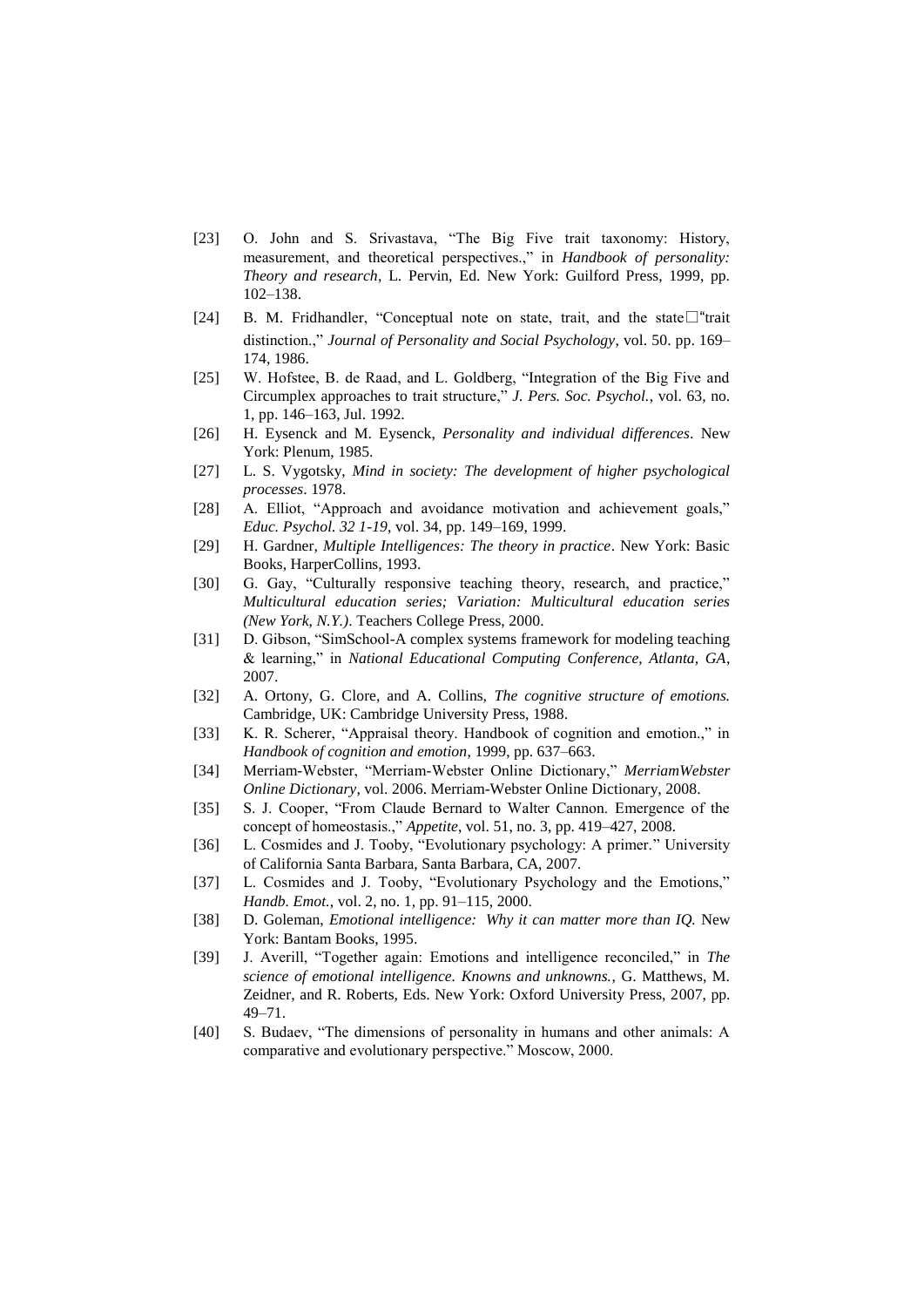- [41] V. Braitenberg, *Vehicles, experiments in synthetic psychology*. Cambridge, MA: MIT Press, 1984.
- [42] R. Pfeifer and J. Bongard, *How the body shapes the way we think: A new view of intelligence*. Cambridge, MA: MIT Press, 2007.
- [43] E. O. Wilson, "What is sociobiology?," *Society*, vol. 15, no. 6, pp. 10–14, 1978.
- [44] B. Bloom, M. Engelhart, E. Furst, W. Hill, and D. Krathwohl, *Taxonomy of educational objectives; The classification of educational goals*. New York: David McKay, 1956.
- [45] H. Gardner, *Frames of mind* : the theory of multiple intelligences. New York: Basic Books, 1983, p. xiii, 440 p.
- [46] G. Edelman and G. Tononi, "Neural darwinism: The brain as a selectional system," in *Nature's imagination: The frontiers of scientific vision*, J. J. Cornwell, Ed. New York: Oxford University Press, 1995, pp. 148–160.
- [47] K. McGrew, "Cattell-Horn-Carroll CHC (Gf-Gc) Theory: Past, Present & Future," vol. 2007, no. May 8. Institute for Applied Psychometrics, 2003.
- [48] R. Cattell, *Personality and motivation: Structure and measurement.* New York: Harcourt, Brace & World, 1957.
- [49] J. Bruner, R. Oliver, and P. Greenfield, *Studies in cognitive growth*. New York: Wiley, 1966.
- [50] E. Baum, *What is thought?* Cambridge, MA: MIT Press, 2004.
- [51] R. Brooks, "A robust layered control system for a mobile robot," *J. Robot. Autom.*, vol. 2, no. April, pp. 14–23, 1986.
- [52] J. B. Carroll, "The three-stratrum theory of cognitive abilities," in *Contemporary intellecual assessment: Theories, tests, and issues* , D. Flanagan, J. Genshaft, and P. Harrison, Eds. New York: Guilford Press, 1996, pp. 122–130.
- [53] K. McGrew and R. Woodcock, *Technical manual*. Itasca, IL: Riverside Publishing, 2001.
- [54] K. LaBar and E. Phelps, "Arousal-mediated memory consolidation: Role of the medial temporal lobe in humans," *Psychol. Sci.*, vol. 9, pp. 490–493, 1998.
- [55] J. Hawkins and S. Blakeslee, *On intelligence*. New York: Henry Holt and Company, 2004.
- [56] R. McCrae and P. Costa, "Toward a new generation of personality theories: Theoretical contexts for the five-factor model," in *The five-factor model of personality: Theoretical perspectives*, J. S. Wiggins, Ed. New York: Guilford, 1996, pp. 51–87.
- [57] J. Russell, "Core affect and the psychological construction of emotion," *Psychol. Rev.*, vol. 110, no. 1, pp. 145–172, 2003.
- [58] R. Ewen, *Personality: A topical approach*. Mahweh, NJ: Erlbaum, 1998.
- [59] J. Digman, "Personality structure: Emergence of the five-factor model," *Annu. Rev. Psychol.*, vol. 41, pp. 417–440, 1990.
- [60] R. M. Bagby, P. T. Costa, T. A. Widiger, A. G. Ryder, and M. Marshall, "DSM-IV personality disorders and the five-factor model of personality: A